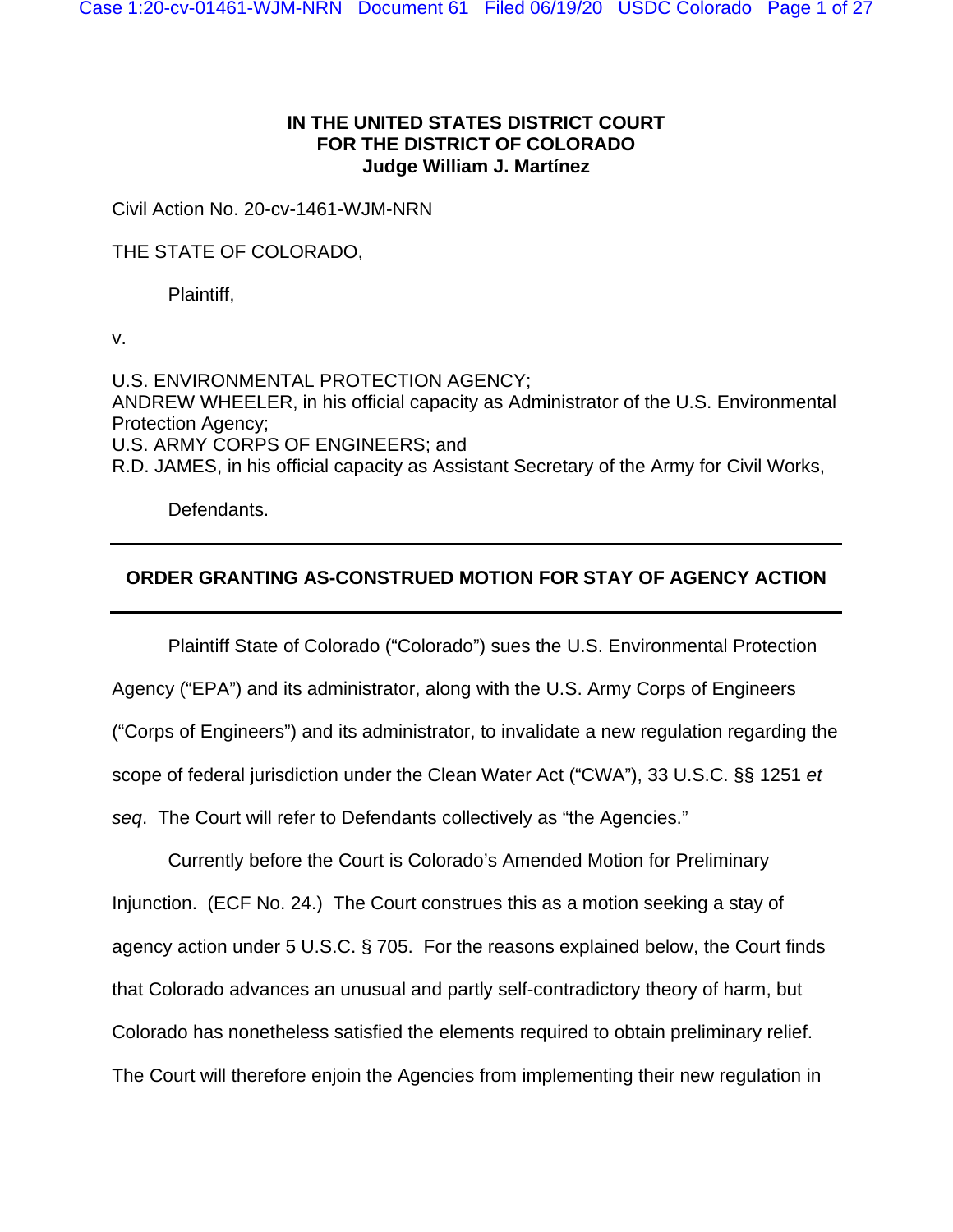Colorado.[1](#page-1-0)

# **I. LEGAL STANDARD**

Colorado explicitly moves for a preliminary injunction under Federal Rule of Civil

Procedure 65. (*See* ECF No. [2](#page-1-1)4 at 2.)<sup>2</sup> Because this case seeks review of agency

action under the Administrative Procedure Act ("APA"), 5 U.S.C. §§ 500 *et seq*., the

proper authority for preliminary relief is 5 U.S.C. § 705:

When an agency finds that justice so requires, it may postpone the effective date of action taken by it, pending judicial review. On such conditions as may be required and to the extent necessary to prevent irreparable injury, the reviewing court . . . may issue all necessary and appropriate process to postpone the effective date of an agency action or to preserve status or rights pending conclusion of the review proceedings.

But the distinction between Rule 65 and § 705 is mostly technical because a § 705 stay

is a provisional remedy in the nature of a preliminary injunction, *see Winkler v. Andrus*,

614 F.2d 707, 709 (10th Cir. 1980), and its availability turns on the same four factors

considered under a traditional Rule 65 analysis, *see, e.g.*, *Hill Dermaceuticals, Inc. v.* 

*U.S. Food & Drug Admin.*, 524 F. Supp. 2d 5, 8 (D.D.C. 2007).[3](#page-1-2)

<span id="page-1-0"></span> $1$  Through the Agencies' notice of supplemental authority filed a little over an hour ago (ECF No. 60), the Court has been made aware of a decision earlier today from the United States District Court for the Northern District of California denying a preliminary injunction against the new regulation at issue here. *See State of California et al. v. Wheeler*, No. 20-cv-3005 (N.D. Cal.), ECF No. 171 (filed June 19, 2020) (on this docket as ECF No. 60-1) (hereinafter, "*State of California*"). The Court explains its disagreements with *State of California* below.

<span id="page-1-1"></span> $<sup>2</sup>$  All citations to ECF page numbers are to the page number in the CM/ECF header,</sup> which does not always match the document's internal pagination due to unnumbered caption pages and separately numbered prefatory material (such as tables of contents).

<span id="page-1-2"></span> $3$  The major practical difference, it appears, between a Rule 65 proceeding and a  $\S$  705 proceeding is that Rule 65(c) requires a court granting an injunction to consider a bond amount, whereas § 705 contains no such requirement.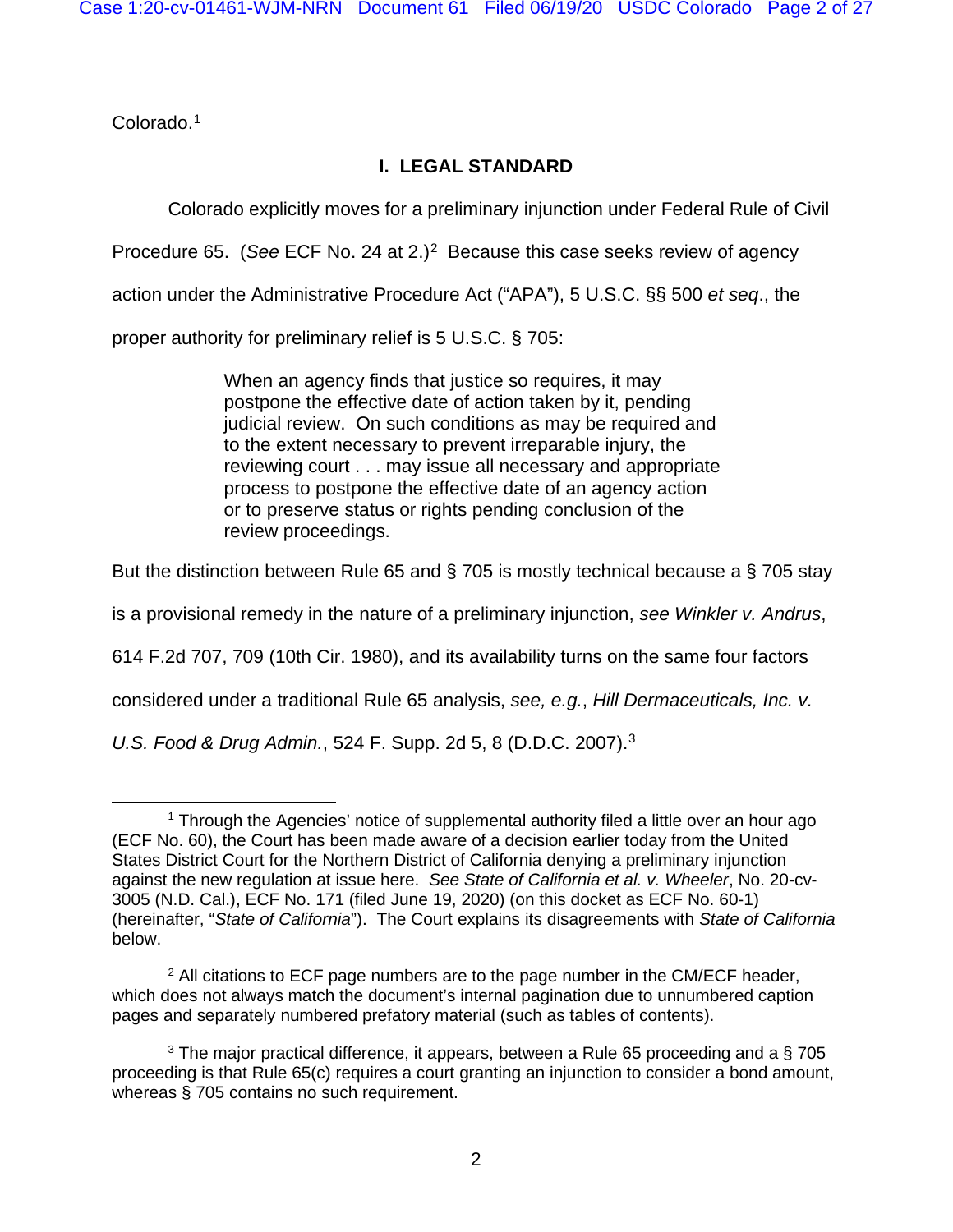The Supreme Court has described the four preliminary injunction factors as follows: "A plaintiff seeking a preliminary injunction must establish [1] that he is likely to succeed on the merits, [2] that he is likely to suffer irreparable harm in the absence of preliminary relief, [3] that the balance of equities tips in his favor, and [4] that an injunction is in the public interest." *Winter v. NRDC*, 555 U.S. 7, 20 (2008).

#### <span id="page-2-0"></span>**II. STATUTORY BACKGROUND & PROCEDURAL HISTORY**

Absent a permit, the CWA prohibits "discharge of any pollutant," 33 U.S.C. § 1311, into "navigable waters," *id*. § 1362(12). "Navigable waters" means "the waters of the United States." *Id*. § 1362(7). The CWA does not further define "waters of the United States," so the Agencies have defined it by regulation. *See* 33 C.F.R. § 328.3. The current definition reaches more than literally "navigable" waters, but the precise details are unimportant for present purposes. What matters is that, on June 22, 2020, the Agencies will put into effect a new rule that narrows the current definition of that term. *See* 85 Fed. Reg. 22250 (Apr. 21, 2020). In other words, the new rule puts some waters outside the reach of the CWA that the Agencies previously considered to be within the reach of the CWA. The Court will refer to the rule in effect today as the "Current Rule," the rule to take effect this coming Monday as the "New Rule," and the waters that are encompassed by the Current Rule but not by the New Rule as "Disputed Waters."

Of particular importance in this regard is the "Section 404 permit" process, which refers to the Corps of Engineers' authority under CWA § 404 (33 U.S.C. § 1344) to "issue permits . . . for the discharge of dredged or fill material into the navigable waters." *Id*. § 1344(a). Thus, for instance, if a developer wants to fill in a marshy area so it may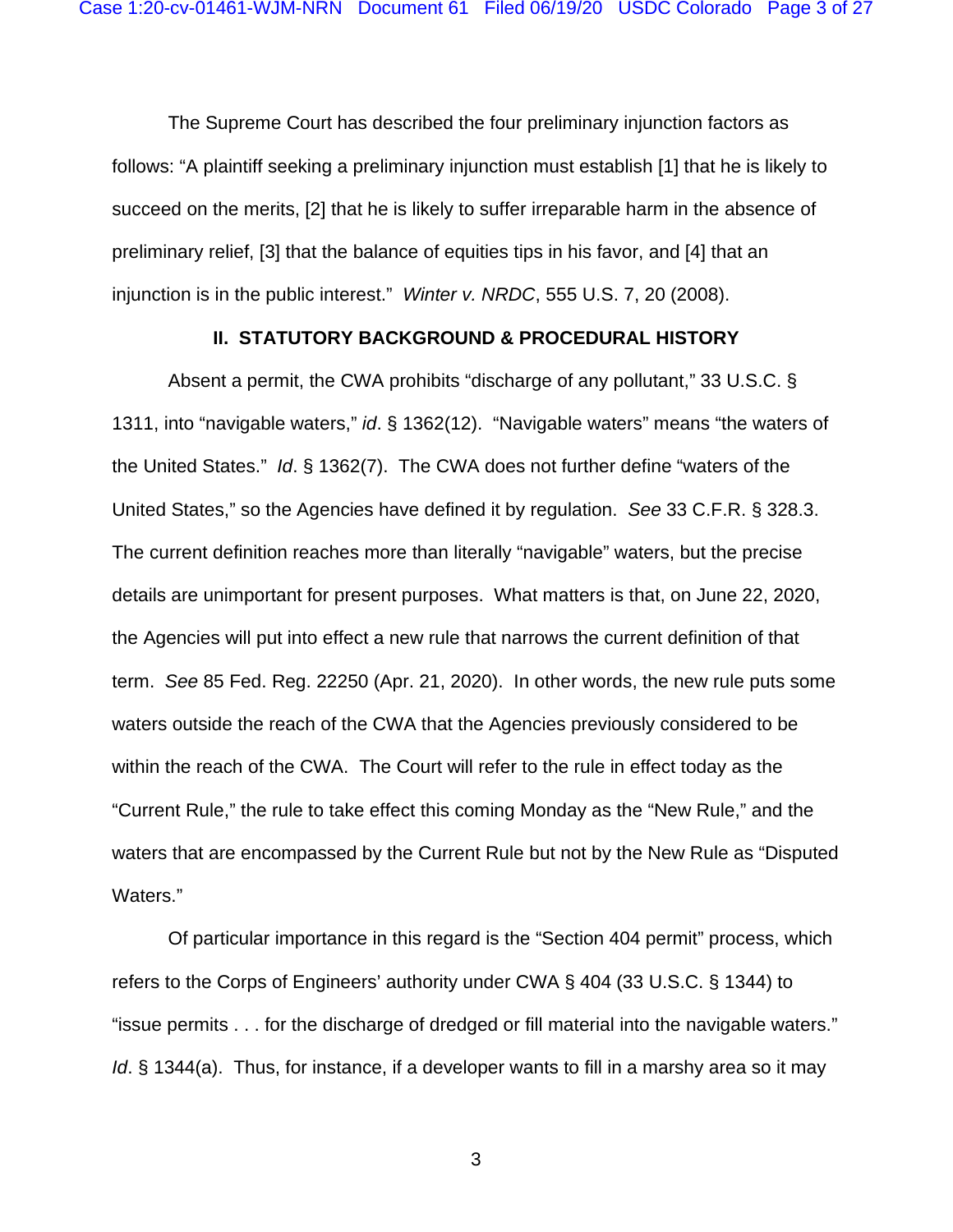build on it, and if that marshy area is deemed "navigable waters"—*i.e.*, "waters of the United States" as defined in 33 C.F.R. § 328.3—then the developer must first obtain a Section 404 permit from the Corps of Engineers. On the flipside, if the marshy area is not "waters of the United States" as defined in 33 C.F.R. § 328.3, then the developer does not need a Section 404 permit—meaning, from the perspective of federal law, the developer may fill in the marshy area with impunity. If the New Rule goes into effect, such a developer would no longer need a Section 404 permit to fill Disputed Waters.

But whether federal law requires a permit or not, a state may enforce its own standards that are stricter than Section 404. *See* 33 U.S.C. § 1344(t) ("Nothing in this section shall preclude or deny the right of any State . . . to control the discharge of dredged or fill material in any portion of the navigable waters within the jurisdiction of such State . . . ."). Colorado asserts jurisdiction over "state waters," defined to mean (with exceptions not relevant here) "any and all surface and subsurface waters which are contained in or flow in or through this state." Colo. Rev. Stat. § 25-8-103(19). And "[n]o person shall discharge any pollutant into any state water from a point source without first having obtained a permit from the division [*i.e.*, the Water Quality Control Division of the Colorado Department of Public Health and Environment]." Colo. Rev. Stat. § 25-8-501(1).

The parties do not dispute that Colorado's definition of "state waters" embraces the Disputed Waters. Thus, anyone seeking to fill Disputed Waters will still need a permit from the state when the New Rule goes into effect. However, under Colorado law, "[n]o permit shall be issued which allows a discharge that by itself or in combination with other pollution will result in pollution of the receiving waters in excess of the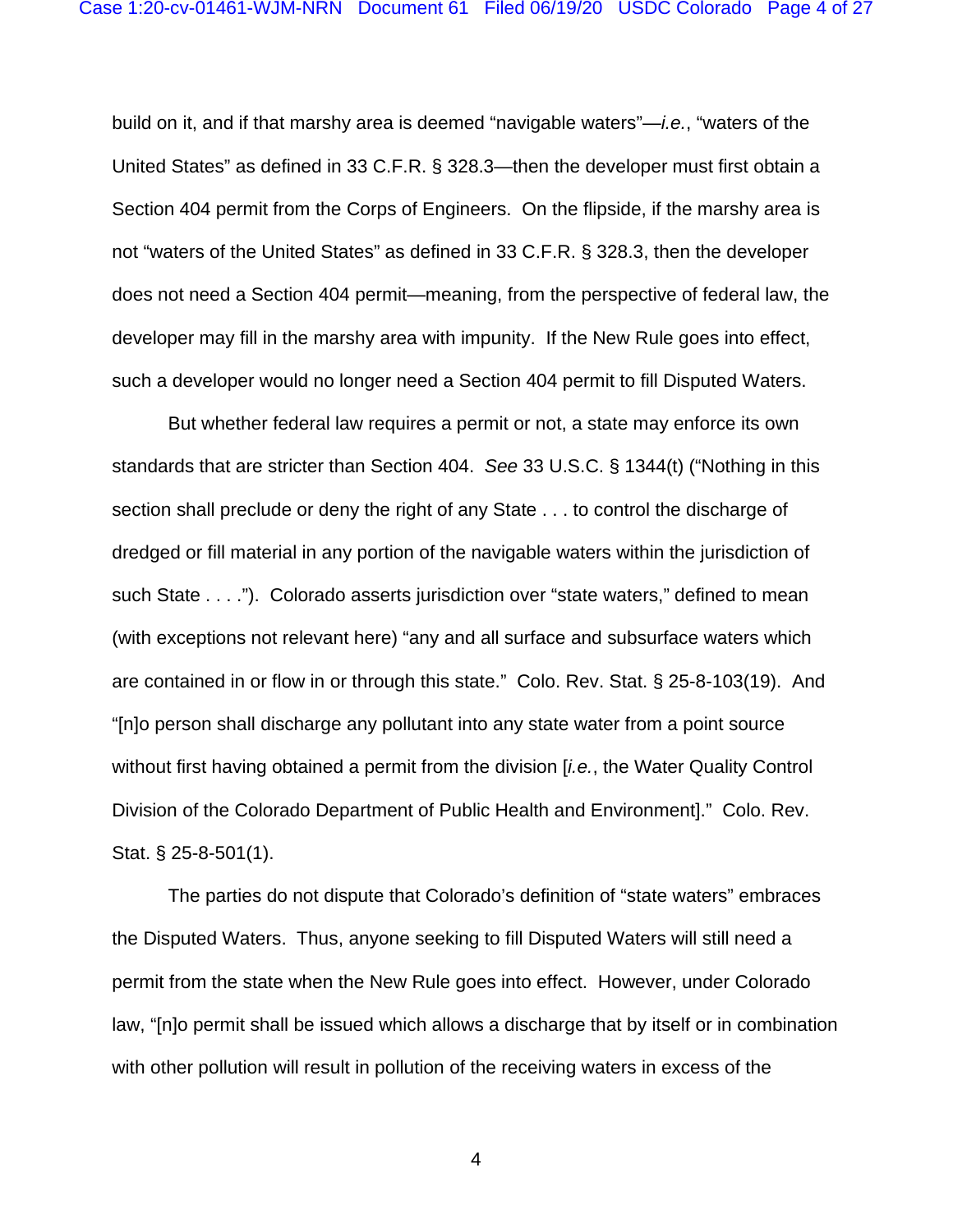pollution permitted by an applicable water quality standard unless the permit contains effluent limitations and a schedule of compliance specifying treatment requirements." Colo. Rev. Stat. § 25-8-503(4). This presents a problem for Colorado: "Because discharges of large quantities of fill, by their nature, are likely to result in exceedances of state water quality standards and compromise the classified uses of these waters, the [state] could not allow almost any of them under a state discharge permit." (ECF No. 24 at 8.) In other words, there is no state water quality standard that contemplates dumping dirt and rock into water until it becomes dry land. Thus, filling state waters is flatly prohibited under Colorado law.

Since roughly January of this year, in anticipation of the New Rule, state administrators have been working with the Colorado Legislature to amend the relevant statute to provide state authority equivalent to Section 404. (ECF No. 56 ¶ 2.) These efforts, like many other things, were disrupted by the COVID-19 pandemic. (*Id*. ¶ 3.) The legislature adjourned on June 15, 2020, without passing legislation that would provide Section 404-like authority to state administrators.

The Court will provide additional background as it becomes relevant to the legal issues addressed below.

#### **III. ANALYSIS**

#### **A. Irreparable Harm**

Among the preliminary injunction factors, "a showing of probable irreparable harm is the single most important prerequisite." *Dominion Video Satellite, Inc. v. Echostar Satellite Corp.*, 356 F.3d 1256, 1260 (10th Cir. 2004) (internal quotation marks omitted). "Without showing irreparable harm, [a party] cannot obtain a preliminary injunction." *First W. Capital Mgmt. Co. v. Malamed*, 874 F.3d 1136, 1143 (10th Cir.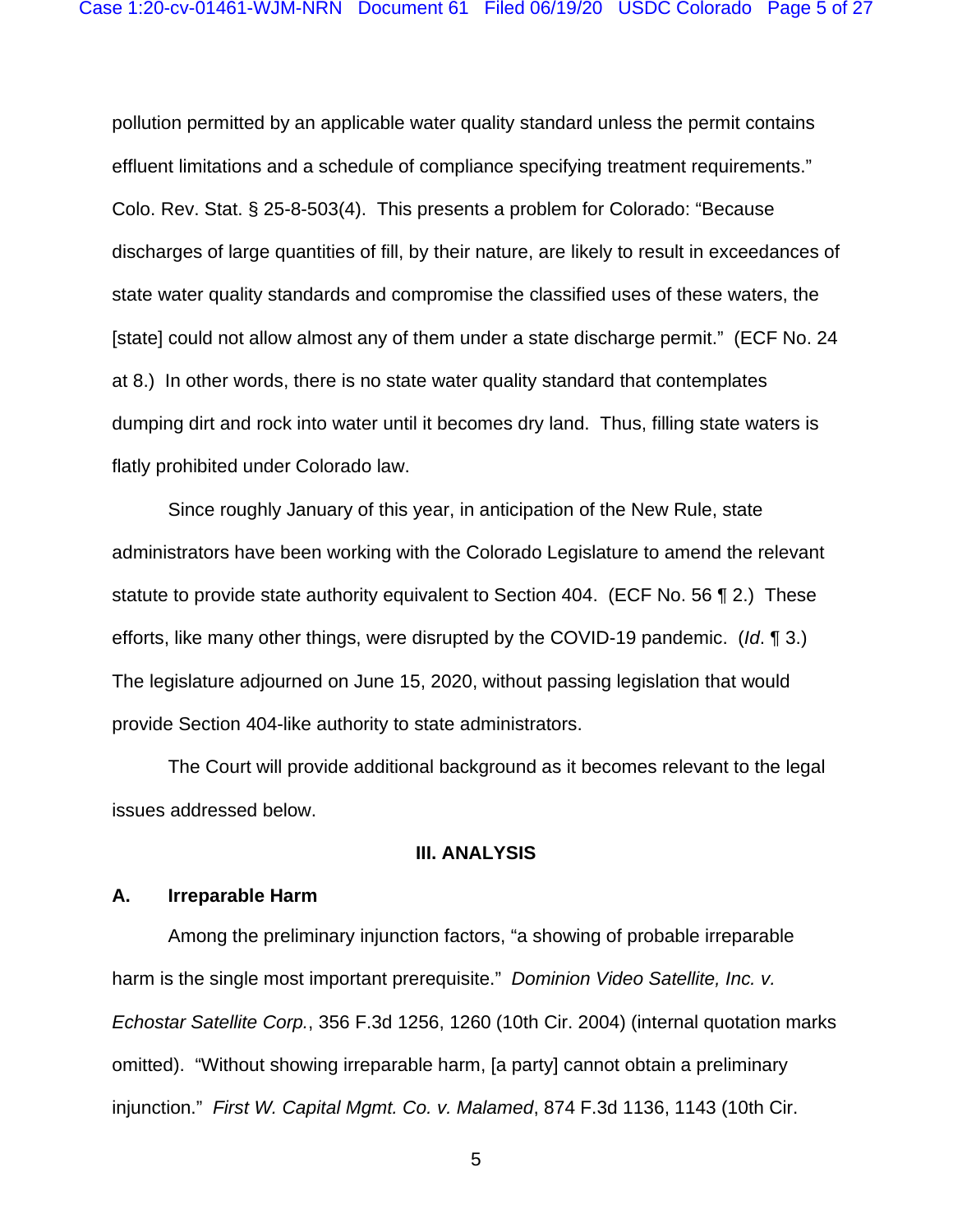2017). "[T]he party seeking injunctive relief must show that the injury complained of is of such *imminence* that there is a clear and present need for equitable relief to prevent irreparable harm." *Heideman v. S. Salt Lake City*, 348 F.3d 1182, 1189 (10th Cir. 2003) (emphasis in original; internal quotation marks omitted). "Irreparable harm, as the name suggests, is harm that cannot be undone, such as by an award of compensatory damages or otherwise." *Salt Lake Tribune Publ'g Co. v. AT&T Corp.*, 320 F.3d 1081, 1105 (10th Cir. 2003). "To constitute irreparable harm, an injury must be certain, great, actual and not theoretical." *Schrier v. University of Colorado*, 427 F.3d 1253, 1267 (10th Cir. 2005). Harm that is "merely serious or substantial" is not irreparable. *Prairie Band of Potawatomi Indians v. Pierce*, 253 F.3d 1234, 1250 (10th Cir. 2001).

In this case, the irreparable harm inquiry overlaps with whether Colorado asserts *any* cognizable harm flowing from the New Rule. If it does not, this Court does not have jurisdiction under Article III of the U.S. Constitution to adjudicate the dispute. In other words, every plaintiff in federal court must have "Article III standing," which entails the following:

> First, the plaintiff must have suffered an "injury in fact"—an invasion of a legally protected interest which is (a) concrete and particularized, and (b) "actual or imminent, not 'conjectural' or 'hypothetical.'" Second, there must be a causal connection between the injury and the conduct complained of . . . . Third, it must be "likely," as opposed to merely "speculative," that the injury will be "redressed by a favorable decision."

*Lujan v. Defenders of Wildlife*, 504 U.S. 555, 560–61 (1992) (citations omitted; certain alterations incorporated). "Article III standing is jurisdictional . . . ." *In re Peeples*, 880 F.3d 1207, 1212 (10th Cir. 2018).

Given the significance of irreparable harm in light of Article III standing, the Court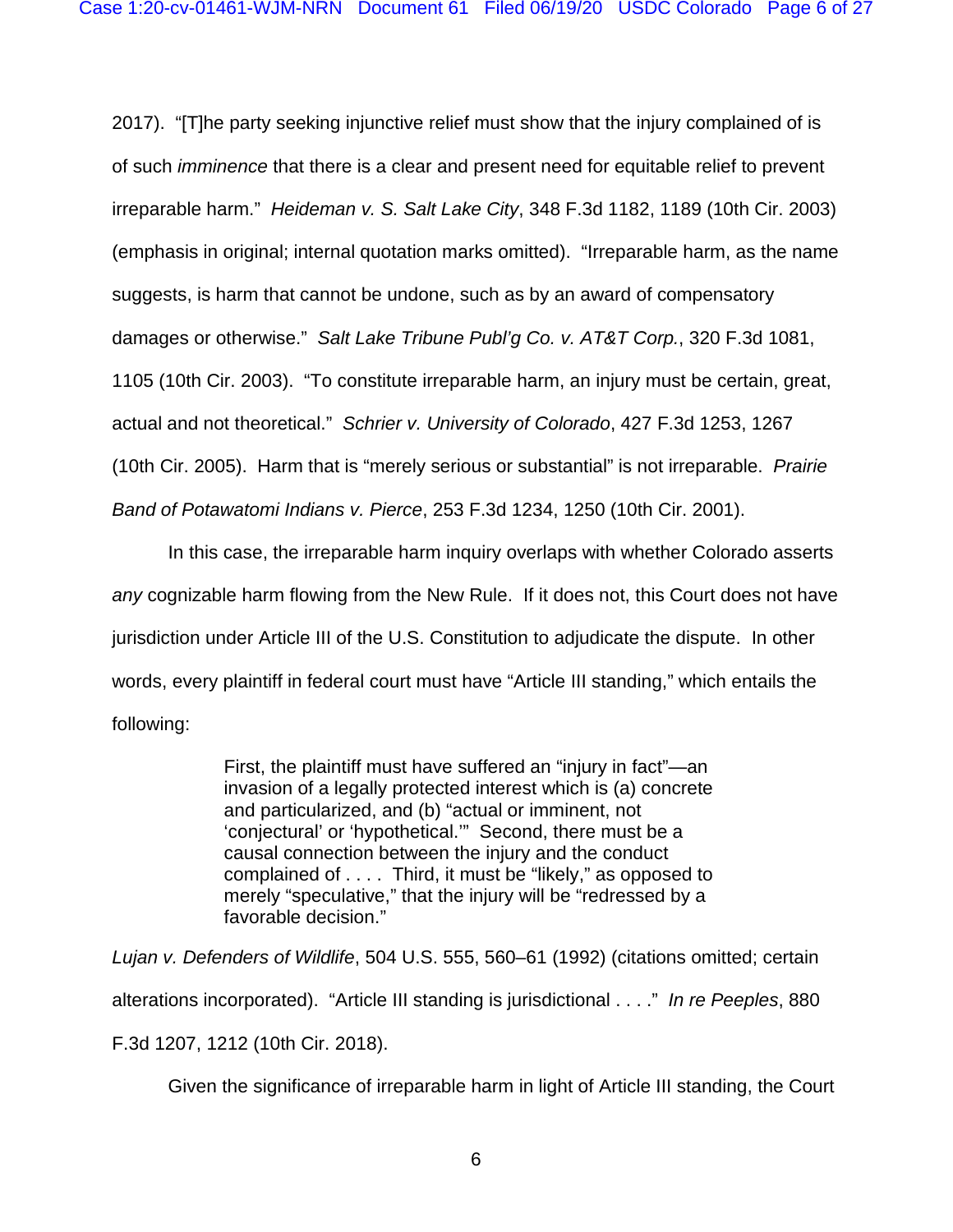will address it before reaching the other preliminary injunction elements.

#### 1. The "Permitting Gap" and Foregone Development

Colorado first asserts harm from what it calls the "permitting gap." (ECF No. 24 at 7.) The basic problem, Colorado says, is that Disputed Waters are still protected under state law (because they are "state waters") but Colorado's flat prohibition on filling state waters means that "project sponsors [*e.g.*, developers] will be left without any legal mechanism to authorize projects that require discharges of fill in these waters." (*Id*. at 8.)

It would seem that project sponsors were without such a legal mechanism—at least from the perspective of state law—even under the Current Rule, because Colorado simply prohibits fill. In other words, a developer discharging fill per a Section 404 permit would still appear to be violating state law, whether or not Colorado chose to enforce that law. However, Colorado's clean water statute further provides that "each permit issued pursuant to the federal act shall be deemed to be a temporary permit issued under this article which shall expire upon expiration of the federal permit." Colo. Rev. Stat. § 25-8-501(1). Thus, federal permits are essential to Colorado's ability to overcome its own ban on dredging and filling.

In light of the permitting gap, Colorado asserts that developers will not develop projects because Colorado cannot authorize their dredge and fill operations. From a preliminary injunction perspective, Colorado has provided no evidence of any such project, much less a project poised to start—in other words, one that needs a permit to fill Disputed Waters "before a decision on the merits [of this lawsuit] can be rendered,"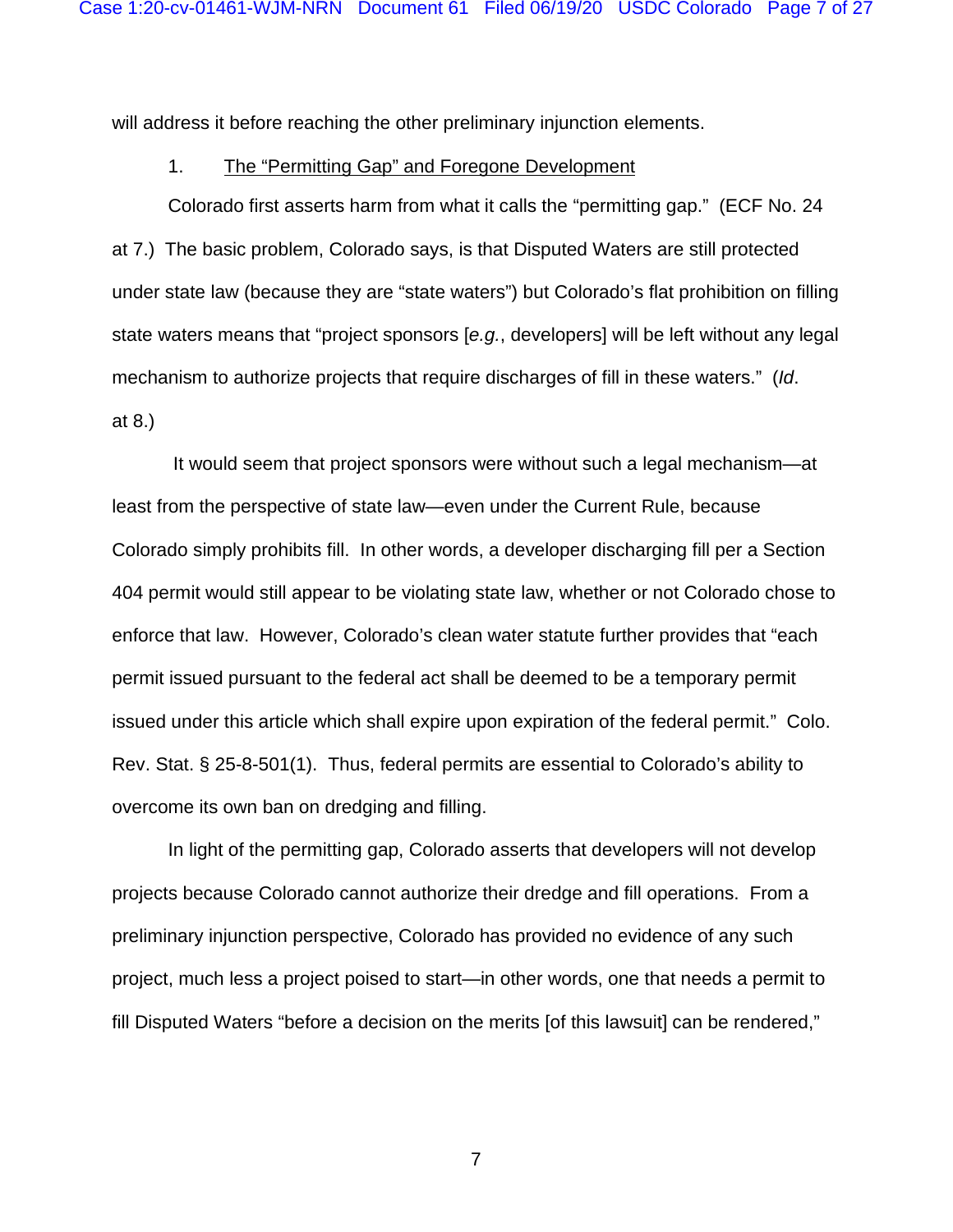*Winter*, 555 U.S. at 22 (internal quotation marks omitted).<sup>4</sup> "Issuing a preliminary injunction based only on a *possibility* of irreparable harm is inconsistent with [the Supreme Court's] characterization of injunctive relief as an extraordinary remedy that may only be awarded upon a clear showing that the plaintiff is entitled to such relief." *Id*. (emphasis added).

But the problem is deeper than simple failure to provide the evidence needed to support a preliminary injunction. Colorado's inability to authorize these projects is the result of nothing other than Colorado's choice in the matter. If such projects never get built, leading to economic harm, it is because the Colorado Legislature made the questionable decision to enact a clean water statute that provides no exception for filling. Colorado has thus categorically prioritized environmental preservation over economic gain—a prioritization in which the Agencies had no role in effecting. Projects not built under these circumstances would therefore be consistent with state policy, a policy wholly independent of the federal environmental policies codified in the CWA. The Court simply cannot see how adherence to state policy is an injury to the state, much less one caused by the New Rule. *See Pennsylvania v. New Jersey*, 426 U.S. 660, 664 (1976) ("The injuries [complained of by the state-plaintiffs] were self-inflicted, resulting from decisions by their respective state legislatures. . . . No State can be heard to complain about damage inflicted by its own hand.").

Even if Colorado could assert the economic harm to developers as an injury to itself, Colorado may not sue the federal government to vindicate the federal rights (in this case, rights created by the APA and CWA) of its citizens (here, most notably,

<span id="page-7-0"></span><sup>4</sup> Obviously, if a developer plans to fill waters that remain "waters of the United States" under the New Rule, the developer can go to the Corps of Engineers for a Section 404 permit.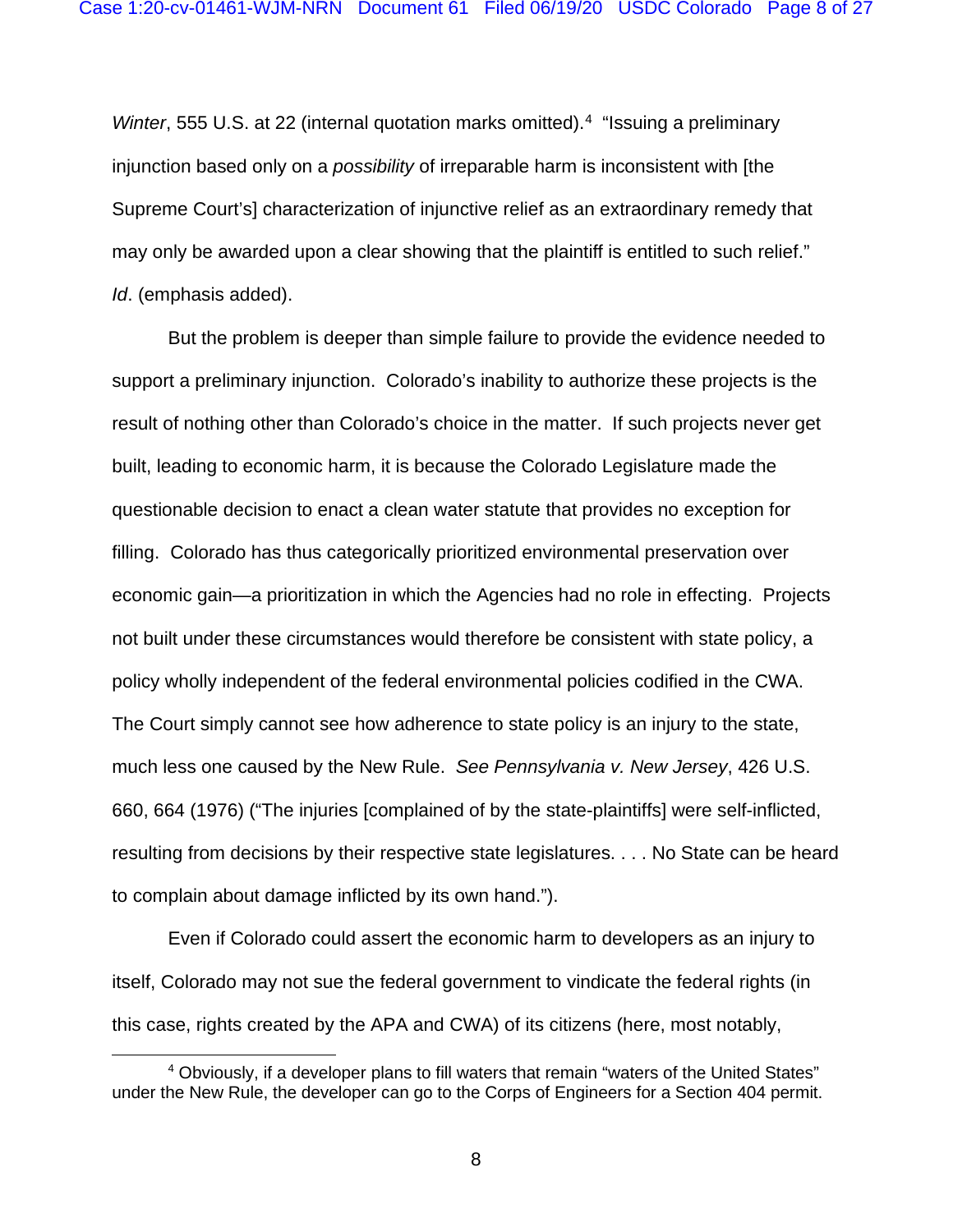private developers). *See Alfred L. Snapp & Son, Inc. v. Puerto Rico ex rel. Barez*, 458 U.S. 592, 610 n.16 (1982); *Massachusetts v. Mellon*, 262 U.S. 447, 485–86 (1923); *State ex rel. Sullivan v. Lujan*, 969 F.2d 877, 883 (10th Cir. 1992). The Agencies point out as much in their response brief (*see* ECF No. 51 at 26), and Colorado's reply brief does not directly address the argument. It appears, rather, to address the argument indirectly by emphasizing "a project to improve safety on a state highway in Clear Creek County" (ECF No. 55 at 4)—in other words, something that Colorado itself (not any private developer) will forgo, and therefore outside the rule that a state may not assert its citizens' federal rights against the federal government.

The Clear Creek County project to which Colorado alludes is a plan to repair part of the famous—and famously rough—State Highway 5, which leads nearly to the summit of Mt. Evans. (*See* ECF No. 31 ¶¶ 20–28.) A 0.7-mile segment of the highway near Summit Lake is "heavily-damaged" due to frost heave. (*Id*. ¶¶ 21–22.) In part, this is because the road is surfaced with an impermeable material, which buckles when underlying groundwater freezes and thaws. (*Id*.) Colorado proposes to replace the road base with crushed rock, allowing the groundwater to freeze and thaw without displacing the road. (*Id*. ¶ 24.) According to Colorado, this will require some amount of filling in wetlands, including an approximately 1/3-acre that will become Disputed Waters under the New Rule, and therefore outside of the Section 404 permitting process. (*Id*. ¶ 26.) And, Colorado says, there is "[n]o alternative to reconstruction on the existing alignment," due to "steep conditions, land ownership, and lack of right-ofway . . . . Without a federal permitting mechanism to authorize discharge of fill into wetlands, the project could not move forward." (*Id*. ¶ 27.)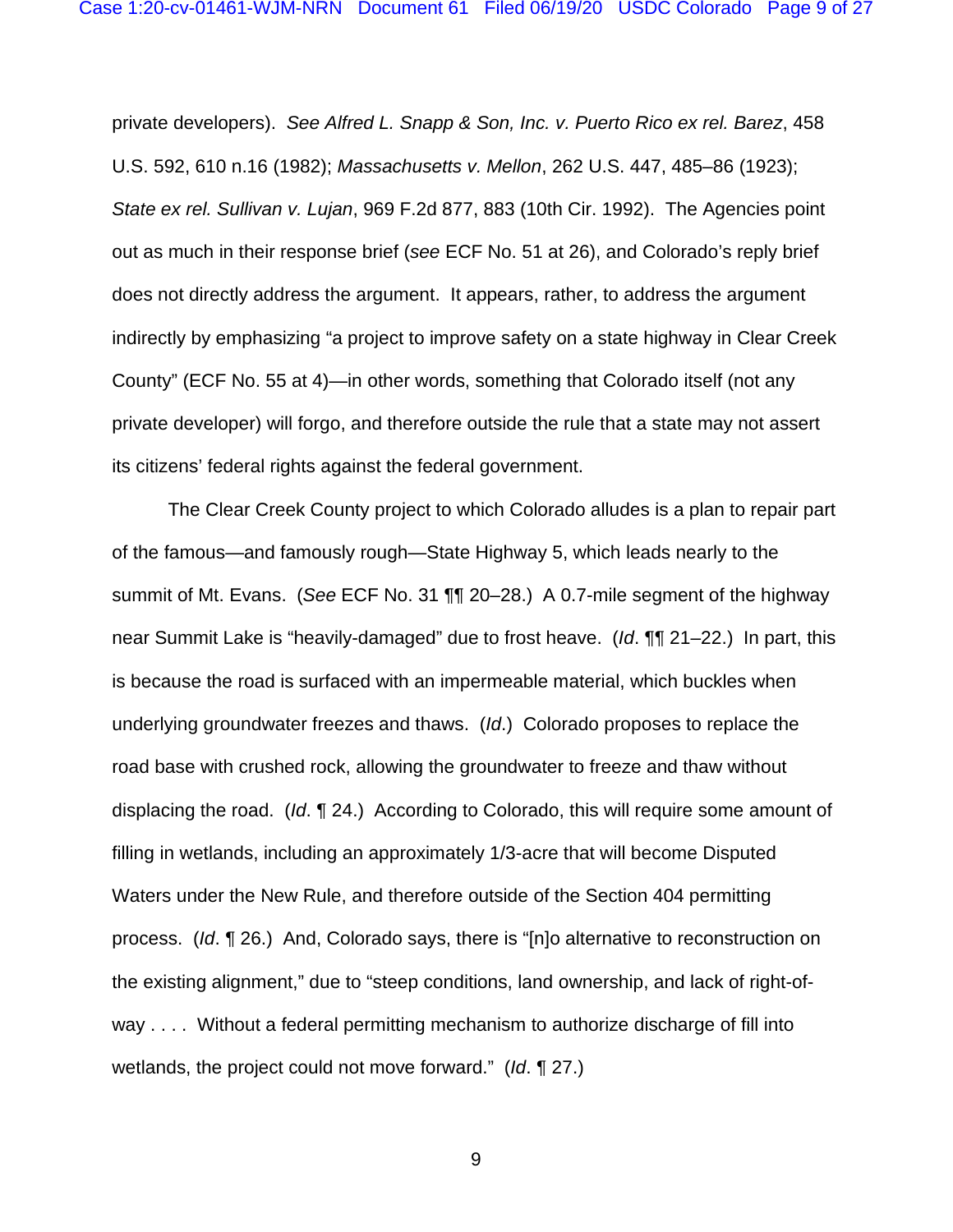Assuming the truth of these assertions, and further assuming that inability to repair a routinely damaged but operational road segment is irreparable harm, Colorado's allegations are insufficient to show "imminent" irreparable harm. *See Heideman*, 348 F.3d at 1190. Colorado submits no evidence that it is prepared to begin reconstruction but for a permit, or that it will be prepared "before a decision on the merits [of this lawsuit] can be rendered." *Winter*, 555 U.S. at 22 (internal quotation marks omitted). To the contrary, Colorado says that "[a]n impact assessment has not been completed yet" on "the proposed project." (ECF No. 31 ¶ 25.) This strongly suggests that this particular highway repair project remains very much in the planning stages.<sup>[5](#page-9-0)</sup>

But again, more fundamentally, the real problem is that Colorado has prohibited itself from filling "state waters," and it is apparently poised to enforce that prohibition against itself. That self-inflicted injury is manifestly not an injury caused by the New Rule.

## 2. Direct Environmental Harm

<span id="page-9-1"></span>Colorado further claims that the New Rule will cause direct environmental harm because developers may begin filling Disputed Waters, in violation of state law. (ECF No. 24 at 9.) Notably, Colorado does not express any fear about rogue developers generally (at least not in its opening brief—but see below), probably because Colorado appreciates that a developer willing to take its chances without a state permit is

<span id="page-9-0"></span><sup>&</sup>lt;sup>5</sup> It is also "generally known within [this] court's territorial jurisdiction," Fed. R. Evid. 201(b)(1), that State Highway 5 is open to the public usually only from Memorial Day to Labor Day, due to the highly inclement weather at such high elevation. Even if the constructionaccess season is longer than the public-access season, it cannot be much longer, and Colorado has submitted no evidence that it is prepared to begin construction before it must completely close the road for the winter season.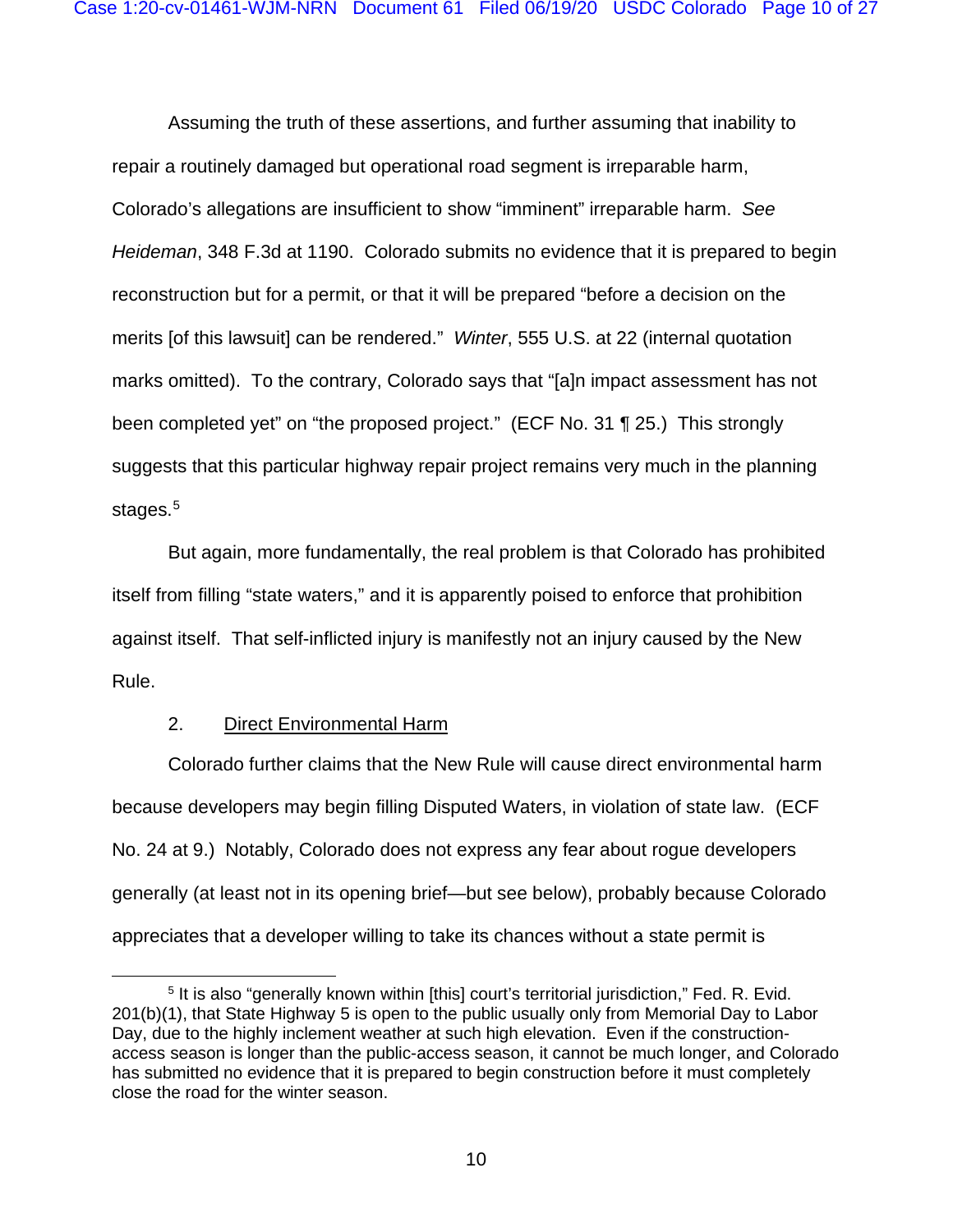probably equally willing to take its chances without a Section 404 permit, whatever the scope of "waters of the United States." In other words, rogue developers operate unlawfully today under the Current Rule, and will continue to operate unlawfully under the New Rule, so the harm they cause cannot be attributed to or caused by the New Rule.

Colorado instead posits a very specific problem relating to developers "who previously sought federal permits." (ECF No. 24 at 9.) "[I]t is likely," Colorado says, "that some [of these] developers . . . may believe they are no longer subject to any regulatory oversight and will move forward with dredge and fill activities in [Disputed Waters] without taking the needed steps to protect downstream waters and mitigate any remaining environmental harm." (*Id*. at 9–10.)

Colorado certainly has an interest in protecting state waters, and that interest is cognizable for purposes of standing and irreparable harm when "the harm is sufficiently concrete." *See New Mexico ex rel. Richardson v. BLM*, 565 F.3d 683, 697 n.13 (10th Cir. 2009) (summarizing *Massachusetts v. EPA*, 549 U.S. 497, 522–23 (2007)). However, Colorado's alleged chain of causation between the New Rule and the damage to state waters is pure speculation. Colorado offers no evidence in support of its contention that it is "likely" that a previously-permitted developer (one who has so far sought to obey the law) would conclude that the narrowing of one law means there must be no more laws to comply with. This is nothing more than attorney argument.

Even as attorney argument, the theory runs into a doubly strong headwind because it relies on (1) the actions of third parties and (2) the prediction that someone will disobey the law. *See, e.g.*, *Chamber of Commerce v. EPA*, 642 F.3d 192, 200–01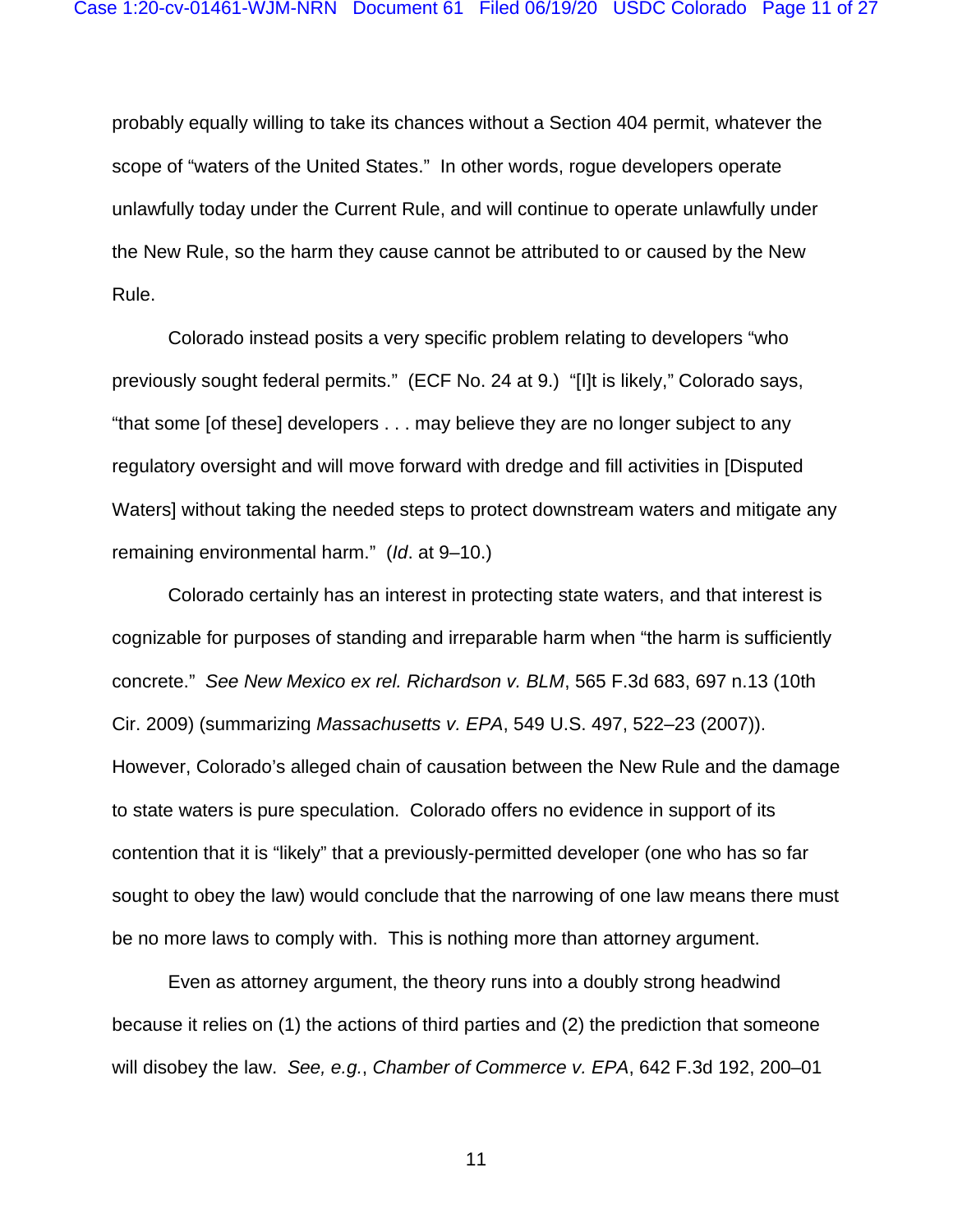(D.C. Cir. 2011) (if injury will be caused by a third party, claimant has "the burden of adducing facts showing that those third-party choices have been or will be made in such manner as to produce causation and permit redressability of injury" (internal quotation marks omitted; alterations incorporated)); *R.J. Reynolds Tobacco Co. v. U.S. Food & Drug Admin.*, 810 F.3d 827, 831 (D.C. Cir. 2016) ("We have rejected assertions of imminent injury where the prospective injury depends on future illegal activity, finding, for example, that a sheriff lacked standing to challenge President Obama's immigration policy partly because the plaintiff's theory depended on immigrants' committing crimes in the future. More generally, we are relatively hesitant to find standing when the asserted injury depends on the unfettered choices made by independent actors not before the courts." (internal quotation marks and citation omitted)); *cf*. *Ind v. Colo. Dep't of Corr.*, 801 F.3d 1209, 1216 (10th Cir. 2015) (finding a challenge to prison regulations moot because, in part, "we decline to assume [the plaintiff] will repeat the misconduct that previously got him sent to administrative segregation").

A declaration from one of Colorado's water quality administrators asserts that the "EPA has historically completed between three and five enforcement cases in Colorado per year for 404 permit violations." (ECF No. 32 ¶ 15.) A declaration from a retired EPA employee describes an unpermitted fill that took place in Telluride "[i]n the late 1980s." (ECF No. 28 ¶ 21.) Colorado cites these declarations in its reply brief as "evidence that illegal fill activity occurs in the state." (ECF No. 55 at 4.) Indeed, it shows that illegal fill has happened *under the Current Rule*. Or, as the Court observed above, rogue developers will operate outside the law, whatever rule the Agencies adopt. The New Rule therefore does not cause illegal fill, nor has Colorado presented any evidence that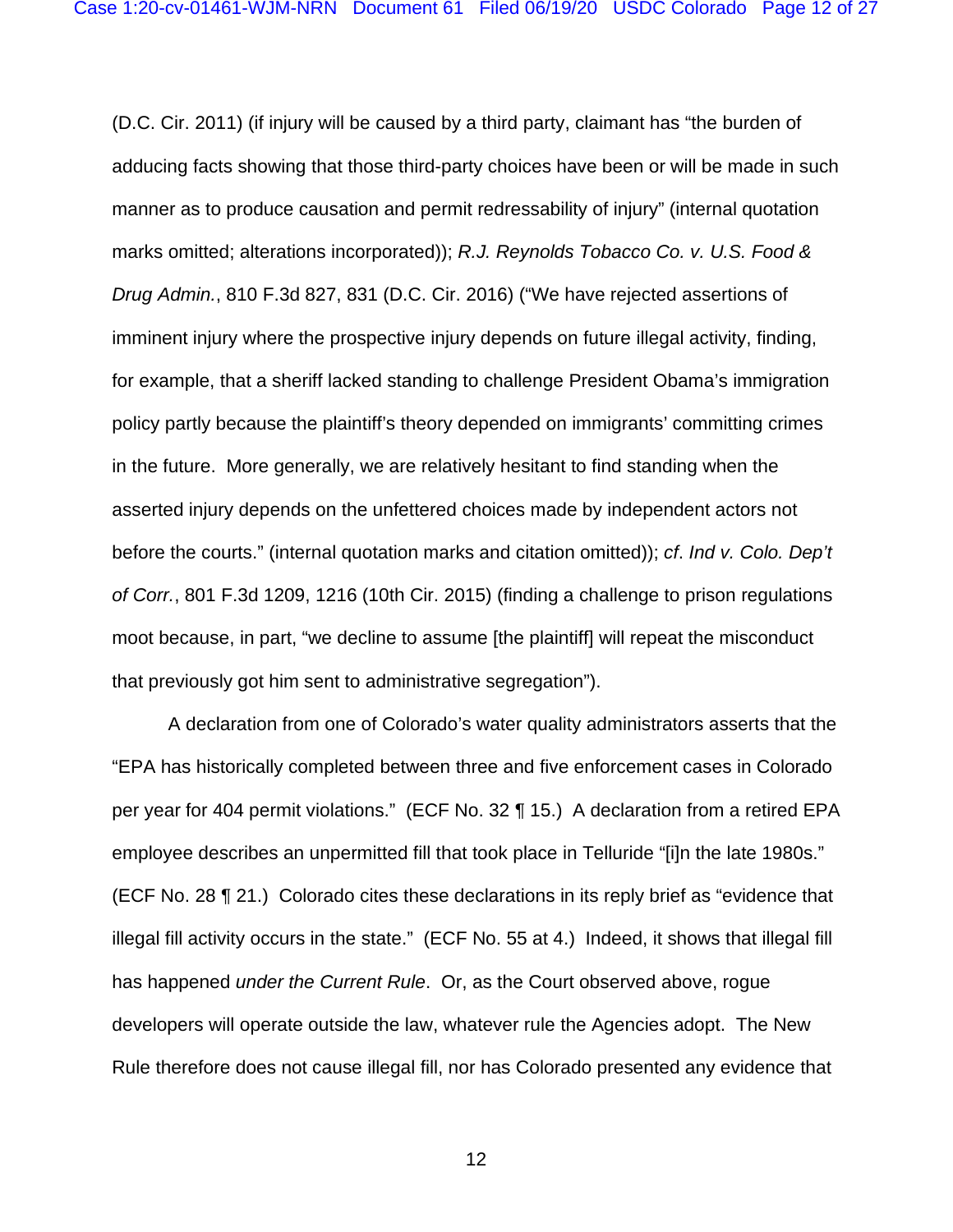the New Rule will make illegal fill more likely. Nonetheless, this record of violation remains important below as part of a different standing theory.

# <span id="page-12-0"></span>3. Injury Through Costs of Creating and Running a Replacement Permitting Regime

Colorado claims that if the New Rule is not enjoined, it will eventually spend money to set up and administer its own 404-like permitting and enforcement regime, and the resources it expends in those efforts will ultimately be unrecoverable, even if it prevails in this lawsuit. (ECF No. 24 at 7, 9.) Colorado is correct that it cannot obtain damages from the Agencies, even if it eventually succeeds in invalidating the New Rule. *See* 5 U.S.C. § 702 (APA waives sovereign immunity only for actions "seeking relief other than money damages"). And courts have recognized that a plaintiff suffers irreparable harm if the defendant's action causes the plaintiff to spend, or deprives the plaintiff from earning, money that the plaintiff can never recover due to sovereign immunity, even if the plaintiff succeeds in proving the defendant's conduct unlawful. *See Kansas Health Care Ass'n, Inc. v. Kansas Dep't of Soc. & Rehab. Servs.*, 31 F.3d 1536, 1543 (10th Cir. 1994); *Cloud Peak Energy Inc. v. U.S. Dep't of Interior*, 415 F. Supp. 3d 1034, 1042–43 (D. Wyo. 2019).

One might argue that nothing about the New Rule forces Colorado to establish a state-law analogue to Section 404, so this alleged injury is not caused by the New Rule. The Court will pick up this argument again shortly in a context where it actually matters. In the current context, the problem for Colorado is more practical. Colorado admits that it will not spend any money to set up a Section 404-like permitting and enforcement regime until the Colorado Legislature amends Colorado's water quality statute to permit dredging and filling. (ECF No. 24 at 9 ("Colorado cannot simply start issuing dredge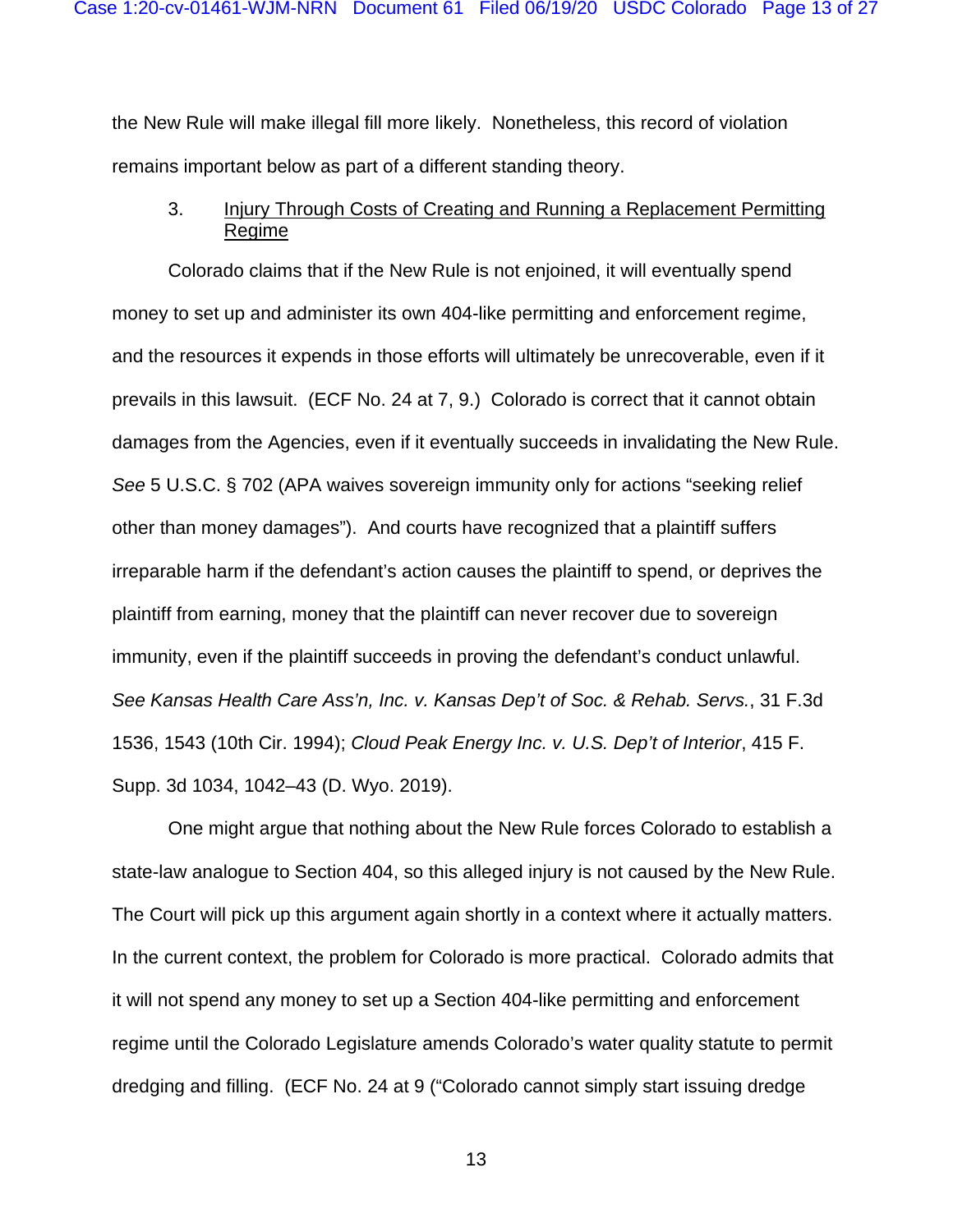and fill permits on June 22. Establishing its own permitting program for dredge and fill activities *will require legislative action* and a lengthy implementation process." (emphasis added)). And, as noted above (Part [II\)](#page-2-0), the Colorado Legislature adjourned for the year on June 15, 2020, without creating a Section 404 analogue. Colorado therefore will not be spending money anytime soon on a new permitting and enforcement regime.

#### 4. Enforcement of the Current Statute

Colorado says that it "will need to and will take enforcement action against illegal fill activity in state waters"—meaning *all* fill activity in state waters—when the New Rule comes into effect. (ECF No. 32 ¶ 15.) Colorado admits that "nothing compels [it] to begin enforcing against non-permitted discharges after the [New] Rule goes into effect," but it asserts that it "cannot exercise its enforcement discretion in response to the sudden narrowing of the federal Section 404 permitting process without creating significant harm to Colorado's environment." (ECF No. 58 at 6.) Moreover, Colorado's water quality enforcers "do[] not currently have dedicated funding or staffing resources to undertake this enforcement effort, so [they] will need to pull enforcement resources currently dedicated to other clean water activities." (ECF No. 32 ¶ 15.) The question for present purposes is whether this is a cognizable Article III injury[.6](#page-13-0)

<span id="page-13-0"></span> $6$  In fairness to the Agencies, none of the analysis that follows was squarely presented to the Court by Colorado. Colorado's diversion-of-resources argument comprises: (i) one ambiguous sentence in its opening brief (ECF No. 24 at 10 ("[The New Rule] imposes an immediate compliance and enforcement burden on Colorado, which does not currently have dedicated funding or staffing resources to undertake enforcement against illegal fill activities and instead has relied on EPA and Corps oversight.")); (ii) one sentence in a declaration supporting the opening brief (ECF No. 32 ¶ 15 ("The [Water Quality Control] Division does not currently have dedicated funding or staffing resources to undertake this enforcement effort, so will need to pull enforcement resources currently dedicated to other clean water activities.")); and (iii) one sentence in the reply brief (ECF No. 55 at 3 ("Enforcing against illegal fill activity in state waters will require the State to divert resources currently dedicated to other water pollution activities,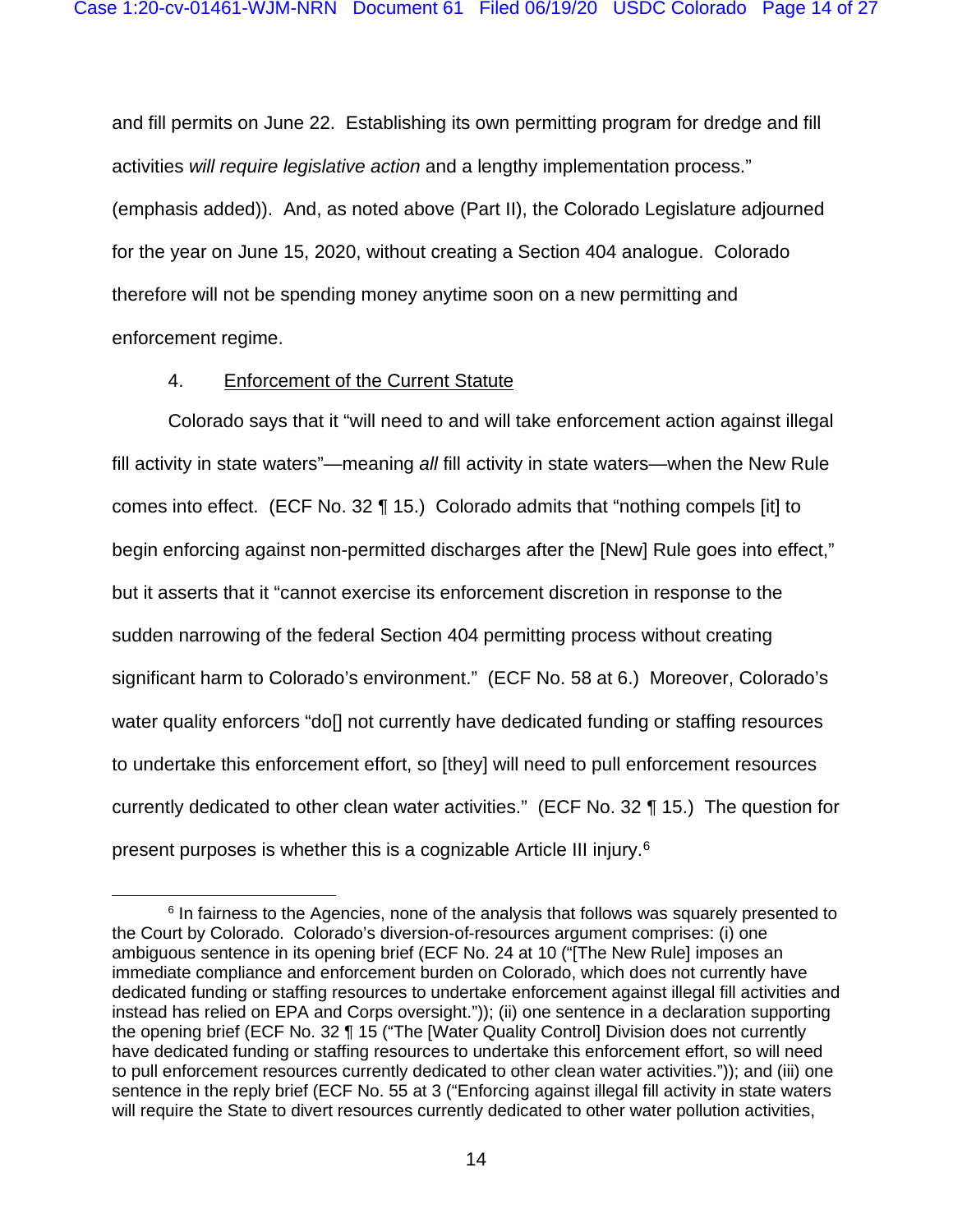The New Rule does not require the states to pick up where the federal government left off. Strictly speaking, then, nothing about the New Rule compels Colorado to enforce its water quality laws in Disputed Waters. However, causation is not quite so strict. Article III requires that "there be a causal connection between the injury and the conduct complained of," meaning that "the injury must be *fairly traceable*  to the challenged action of the defendant, and not the result of the independent action of some third party not before the court." *Bennett v. Spear*, 520 U.S. 154, 167 (1997) (emphasis added). "Fairly traceable" cannot be stretched too far, particularly through actions a plaintiff chooses (but is not legally compelled) to take due to government action: "[Plaintiffs] cannot manufacture standing merely by inflicting harm on themselves based on their fears of hypothetical future harm that is not certainly impending." *Clapper v. Amnesty Int'l USA*, 568 U.S. 398, 416 (2013). The Court nonetheless finds that Colorado's claimed injury is fairly traceable to the New Rule.

First, Colorado's choice to begin enforcing its no-fill law in the event the New Rule takes effect is not arbitrary or disproportionate to the problem. The Agencies are no longer asserting jurisdiction over Disputed Waters. As between an environmental free-for-all and a total ban on filling, Colorado's choice to enforce a total ban is reasonable in light of the potential significant environmental damage that might flow from a choice *not* to enforce its own applicable statute. (*See* ECF No. 24 at 10–11.)

threatening compliance and enforcement across clean water programs.")). Colorado does not support these assertions with case law, and seems unaware of the various issues that a diversion-of-resources argument entails. But because the argument revolves around legal principles rather than factual development, it appears to be one of those arguments that the Tenth Circuit would deem to be "preserve[d] (although barely)," *Stender v. Archstone-Smith Operating Tr.*, 958 F.3d 938, 948 (10th Cir. 2020), meaning it would be error for this Court to disregard it as inadequately developed.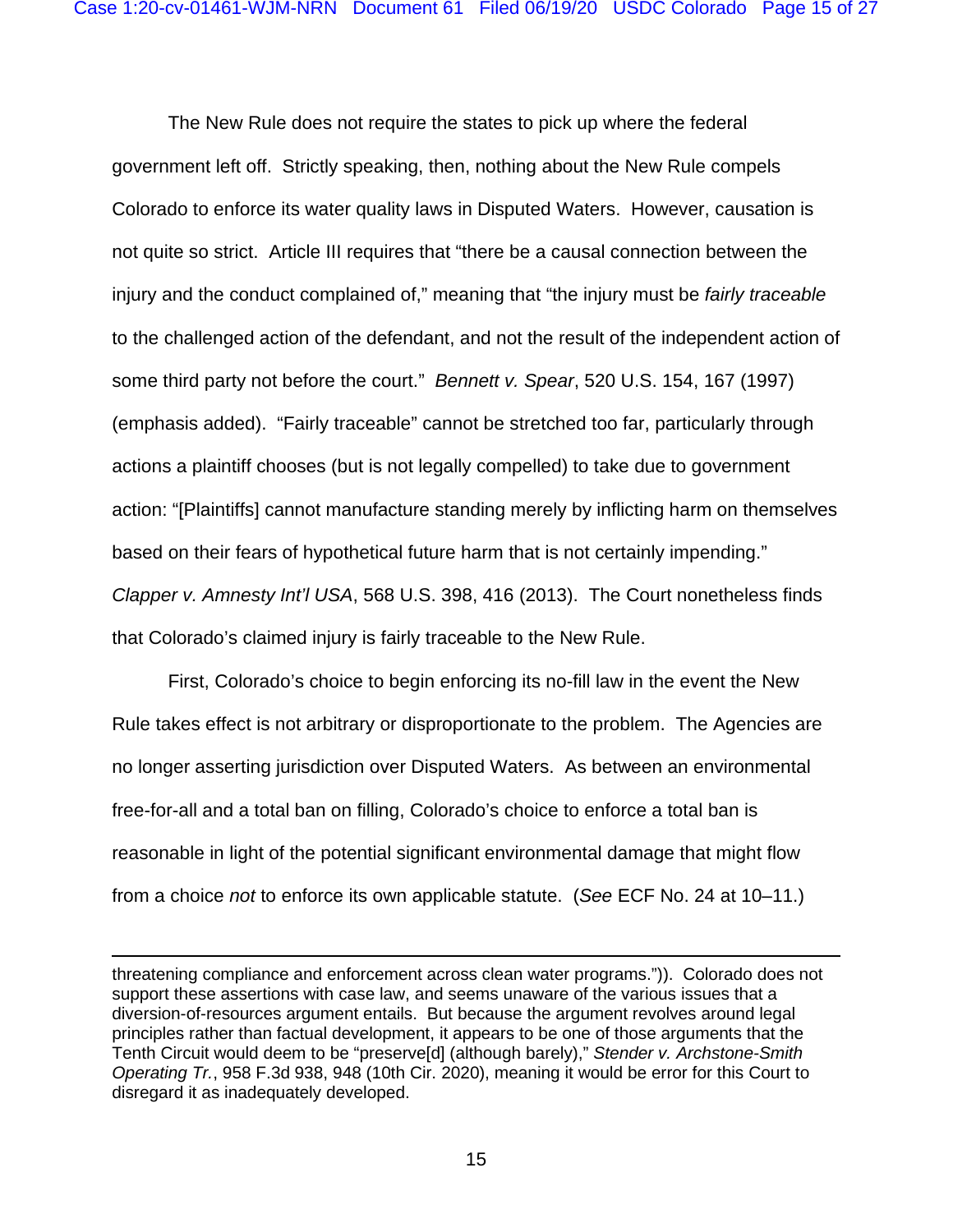Second, Colorado's fear of environmental damage is not "fear[] of hypothetical future harm that is not certainly impending." *Clapper*, 568 U.S. at 416. Although the New Rule will not *cause* anyone to violate water quality laws and therefore does not create injury on that account (*see* Part [III.A.2,](#page-9-1) above), Colorado has nonetheless made a sufficient record—uncontested by the Agencies—that "EPA has historically completed between three and five enforcement cases in Colorado per year for 404 permit violations." (ECF No. 32 ¶ 15.) In other words, regardless of cause, the record shows that violations of Section 404 consistently happen, requiring enforcement action. At least some of that enforcement burden (*i.e.*, filling in Disputed Waters) will now fall in Colorado's lap. That share of the enforcement burden is not at all minimal or speculative. Colorado asserts, and the Agencies do not dispute, that about half of state waters protected by the Current Rule will be unprotected by the New Rule. (ECF No. 29  $\P$  13.)

Third, for several decades it has been established that diversion of resources is a cognizable harm in the context of Article III standing analysis. *See Havens Realty Corp. v. Coleman*, 455 U.S. 363, 379 (1982). Although cases upholding diversion of resources as a cognizable harm are almost always about nonprofit organizations seeking to advance a social goal (mostly fair housing, voting rights, and immigrant rights), $<sup>7</sup>$  $<sup>7</sup>$  $<sup>7</sup>$  the Court is not aware of any case couching the diversion-of-resources injury</sup>

<span id="page-15-0"></span><sup>7</sup> *See, e.g.*, *id*. (fair housing organization "devote[d] significant resources to identify and counteract [the defendants'] racially discriminatory steering practices" (internal quotation marks omitted)); *Centro de la Comunidad Hispana de Locust Valley v. Town of Oyster Bay*, 868 F.3d 104, 110 (2d Cir. 2017) ("enforcement [of day-laborer solicitation ordinance] will require [the plaintiff] to divert resources from other of its [pro-immigrant] activities to combat the effects of the Ordinance"); *OCA-Greater Houston v. Texas*, 867 F.3d 604, 610 (5th Cir. 2017) (challenged law forced voting rights organization to "spend extra time and money educating its members about these Texas provisions and how to avoid their negative effects"); *see also* 13A Charles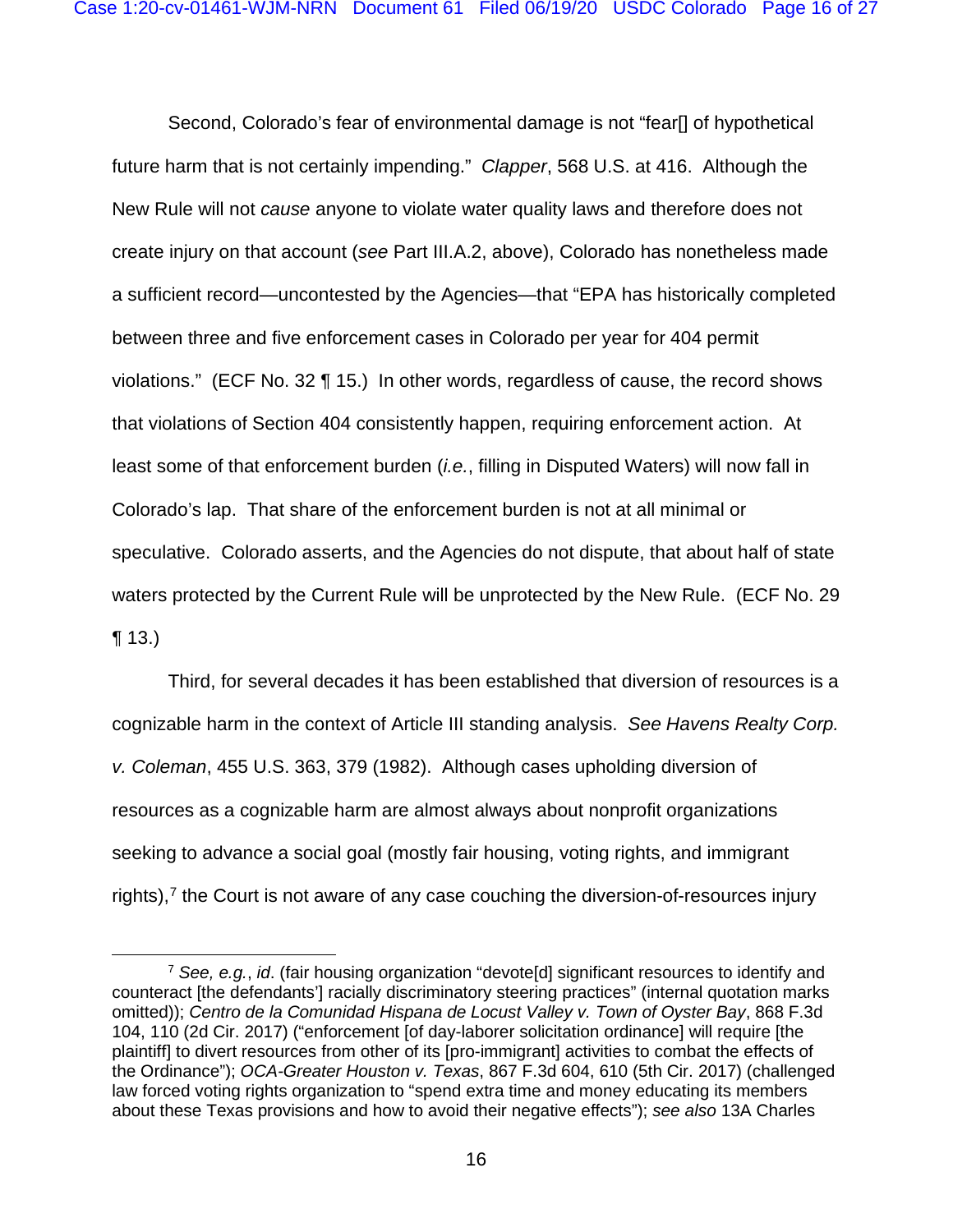as something unique to nonprofit organizations, or that is otherwise a "special relaxation" of standing. *Zeppelin v. Fed. Highway Admin.*, 305 F. Supp. 3d 1189, 1198 (D. Colo. 2018).

Fourth, diversion of resources creates economic harm that—in a case against a private litigant—could be recovered through compensatory damages. *See Fair Housing of Marin v. Combs*, 285 F.3d 899, 906 (9th Cir. 2002). However, as discussed in Part [III.A.3,](#page-12-0) above, Colorado cannot recover its economic losses against the Agencies, even if it succeeds on the merits of this lawsuit, because the APA does not waive sovereign immunity to money damages.

For these reasons, the Court finds that Colorado is poised to suffer an injury in fact that is fairly traceable to the New Rule, and would be redressed by a favorable ruling in this case. Moreover, that injury is certainly impending and would be irreparable. Accordingly, Article III standing and the irreparable harm requirement of the preliminary injunction test are both satisfied.

#### **B. Likelihood of Success on the Merits**

The Court now turns to whether Colorado is likely to succeed in proving at least one of its theories that the Agencies unlawfully promulgated the New Rule.

1. Legal Standards

Although this case centers around interpretation of the CWA, Colorado's right to sue arises under the APA. The APA empowers a reviewing court to "set aside" agency action if it is, among other things, "arbitrary, capricious, an abuse of discretion, or otherwise not in accordance with law." 5 U.S.C. § 706(2)(A). Generally, an agency

Alan Wright et al., *Federal Practice & Procedure* § 3531.9.5 nn.15–18 (3d ed., Apr. 2020 update).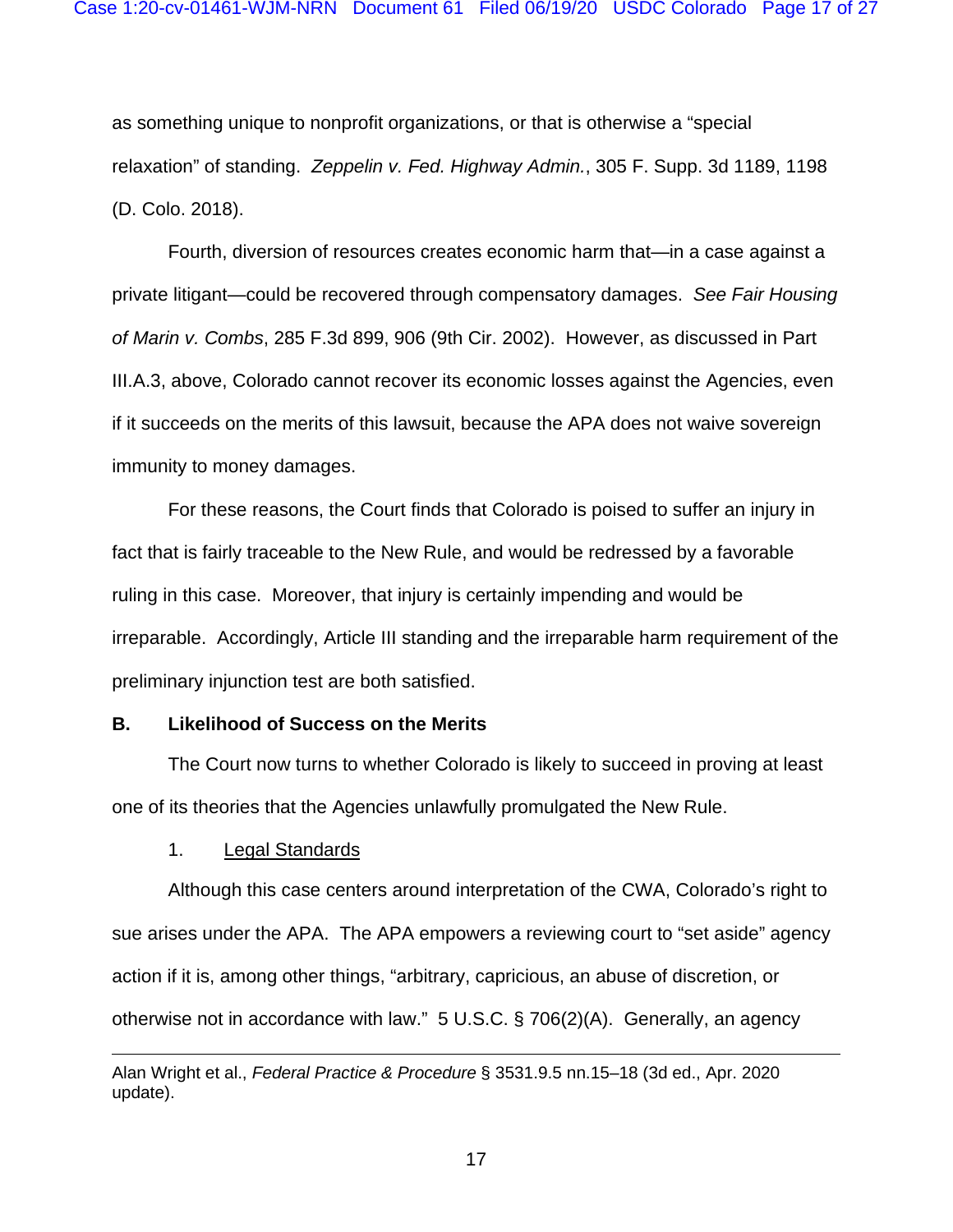decision will be considered arbitrary and capricious

if the agency has relied on factors which Congress has not intended it to consider, entirely failed to consider an important aspect of the problem, offered an explanation for its decision that runs counter to the evidence before the agency, or is so implausible that it could not be ascribed to a difference in view or the product of agency expertise.

*Motor Vehicle Mfrs. Ass'n v. State Farm Mut. Auto. Ins. Co.*, 463 U.S. 29, 43 (1983).

A reviewing court should engage in a "thorough, probing, in-depth review,"

*Wyoming v. United States*, 279 F.3d 1214, 1238 (10th Cir. 2002) (citation omitted), with

its review of the merits "generally limited to . . . the administrative record," *Custer Cnty.* 

*Action Assoc. v. Garvey*, 256 F.3d 1024, 1027 n.1 (10th Cir. 2001). However, "[t]he

scope of review under the 'arbitrary and capricious' standard is narrow and a court is

not to substitute its judgment for that of the agency." *Motor Vehicle Mfrs. Ass'n*, 463

U.S. at 43.

# 2. The Supreme Court's *Rapanos* Decision

The history of litigation over "waters of the United States" is long and

complicated. For present purposes, the overridingly relevant decision is *Rapanos v.* 

*United States*, 547 U.S. 715 (2006). The Court finds the Third Circuit's summary of

*Rapanos*—and the problems it has created—to be helpful for present purposes:

In *Rapanos*, a consolidation of two cases, the Court considered "whether four Michigan wetlands, which lie near ditches or man-made drains that eventually empty into traditional navigable waters, constitute 'waters of the United States' within the meaning of the Act." *Id*. at 729 (plurality opinion). The Court of Appeals for the Sixth Circuit had upheld the Corps' claim of jurisdiction. The Supreme Court, in a fractured 4-1-4 decision, vacated those judgments and remanded for further proceedings to determine whether the wetlands were subject to the restrictions of the CWA.

Four dissenting Justices took an expansive view of the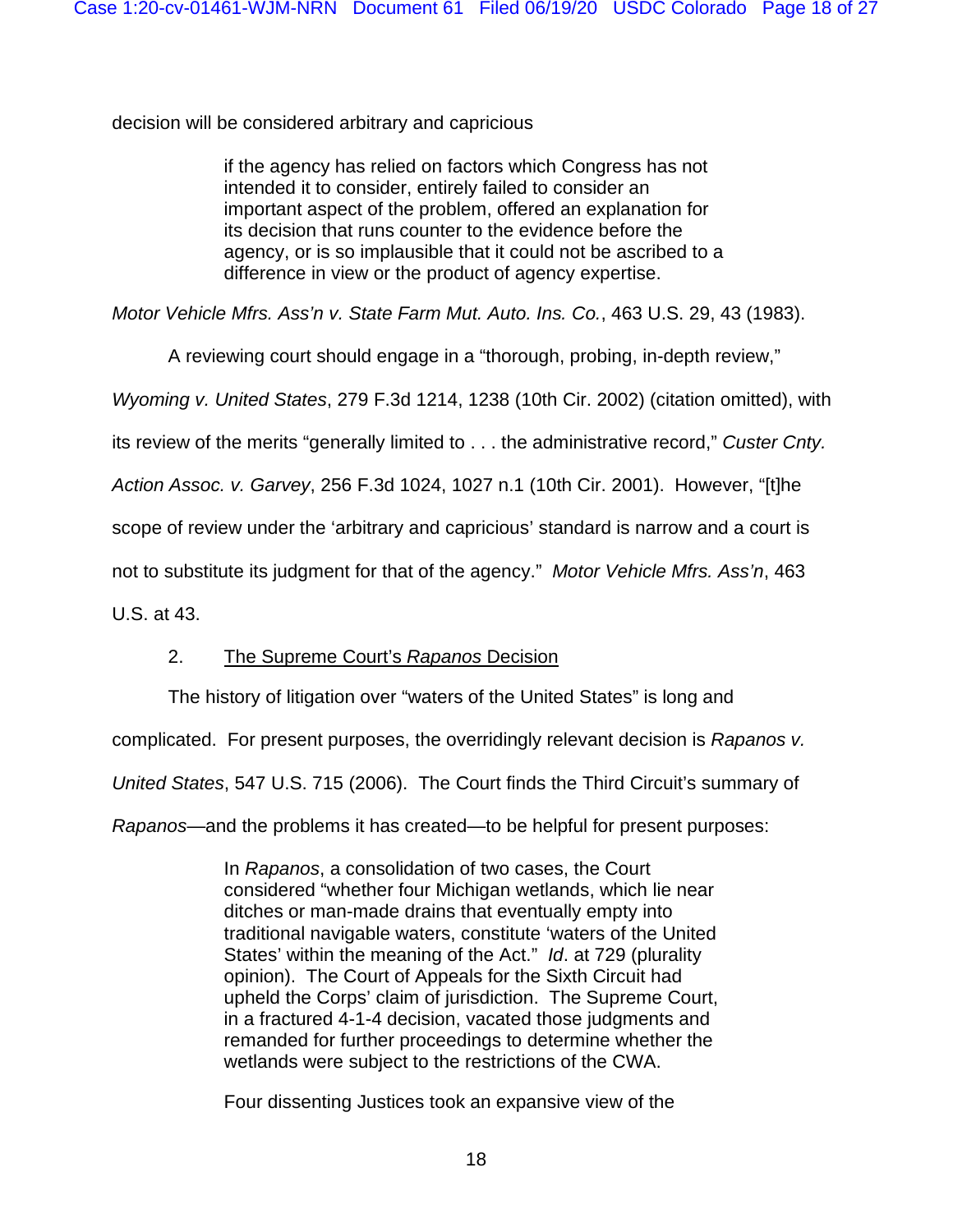CWA's reach. Justice Stevens, writing for the dissenting Justices, stated that the Court should have deferred to what he and his fellow dissenting Justices viewed as the Corps' reasonable interpretation of its jurisdiction. *Id*. at 796 (Stevens, J., dissenting). However, five Justices believed that the Corps' jurisdiction is more limited, although they did not all agree on the proper test to determine the scope of that jurisdiction.

Justice Scalia, writing for a four-Justice plurality, stated that the term "waters of the United States" as used in the CWA "includes only those relatively permanent, standing or continuously flowing bodies of water 'forming geographic features' that are described in ordinary parlance as 'streams [,] . . . oceans, rivers, [and] lakes.'" *Id*. at 739 (alterations in original) (citing Webster's New International Dictionary 2882 (2d ed. 1954)). The plurality opinion noted that "the phrase ['the waters of the United States'] does not include channels through which water flows intermittently or ephemerally, or channels that periodically provide drainage for rainfall." *Id*. As for wetlands, the Justices in the plurality concluded that they only fall within the scope of the CWA if they have "a continuous surface connection to bodies that are 'waters of the United States' in their own right, so that there is no clear demarcation between 'waters' and wetlands." *Id*. at 742.

Justice Kennedy concurred. Although agreeing with the plurality's conclusion that the Corps' jurisdiction was more limited than the dissenters believed and that the case should be remanded, Justice Kennedy disagreed with the plurality's jurisdictional test. Under Justice Kennedy's approach, wetlands are subject to the strictures of the CWA if they possess a "significant nexus" with "waters of the United States," meaning that the wetlands, "either alone or in combination with similarly situated lands in the region, significantly affect the chemical, physical, and biological integrity of other covered waters more readily understood as 'navigable.'" *Id*. at 779, 780 (Kennedy, J., concurring).

At first glance, the *Rapanos* opinions seem to present an analytical problem: the three opinions articulate three different views as to how courts should determine whether wetlands are subject to the CWA, and no opinion was joined by a majority of the Justices. So which test should apply? Interestingly, after explaining why he would have affirmed the judgments below, Justice Stevens noted that, "[i]t has been [the Supreme Court's] practice in a case coming to us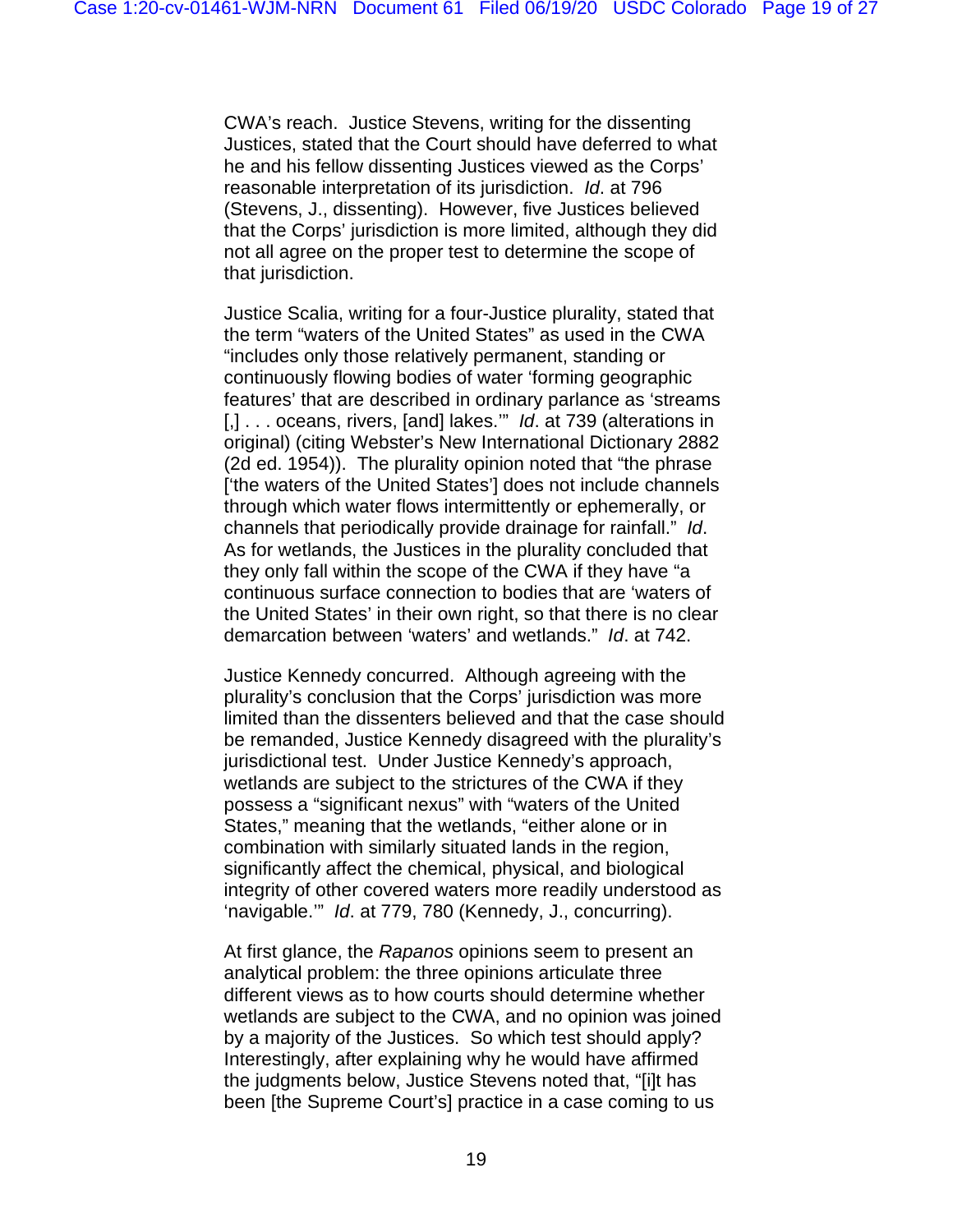from a lower federal court to enter a judgment commanding that court to conduct any further proceedings pursuant to a specific mandate." *Id*. at 810 (Stevens, J., dissenting). That practice, he observed "has, on occasion, made it necessary for Justices to join a judgment that did not conform to their own views." *Id*. (citations omitted). Then, Justice Stevens stated that, although the Justices voting to remand disagreed about the appropriate test to be applied, the four dissenting Justices—with their broader view of the CWA's scope—would nonetheless support a finding of jurisdiction under either the plurality's or Justice Kennedy's test, and that therefore the Corps' jurisdiction should be upheld in all cases in which either test is satisfied. *Id*. at 810 & n.14.

*United States v. Donovan*, 661 F.3d 174, 179–80 (3d Cir. 2011) (parallel citations omitted).

In the immediate wake of *Rapanos*, the Agencies did not amend the definition of "waters of the United States" in 33 C.F.R. § 328.3, so federal courts (such as the Third Circuit in *Donovan*) were forced to grapple with what sort of gloss, if any, *Rapanos* imposed on that definition. Some courts, like the Third Circuit, concluded based on Justice Stevens's closing remarks that "the CWA is applicable to wetlands that meet either the test laid out by the plurality or by Justice Kennedy in *Rapanos*." *Donovan*, 661 F.3d at 184. Other courts, like the Seventh Circuit, have concluded that Justice Kennedy's "significant nexus" test controls. *United States v. Gerke Excavating, Inc.*, 464 F.3d 723, 724 (7th Cir. 2006).

## 3. Colorado's Previous Suit to Prevent Federal "Overreach"

<span id="page-19-0"></span>In 2015, the Agencies amended 33 C.F.R. § 328.3, purporting to codify Justice Kennedy's "significant nexus" test. *See* 80 Fed. Reg. 37,054 (June 29, 2015) ("2015 Rule"). Several states—including Colorado—successfully sued to enjoin the 2015 Rule. *North Dakota v. EPA*, 127 F. Supp. 3d 1047 (D.N.D. 2015). Specifically, they convinced the district court that the 2015 Rule's interpretation of "significant nexus" likely "violate[d]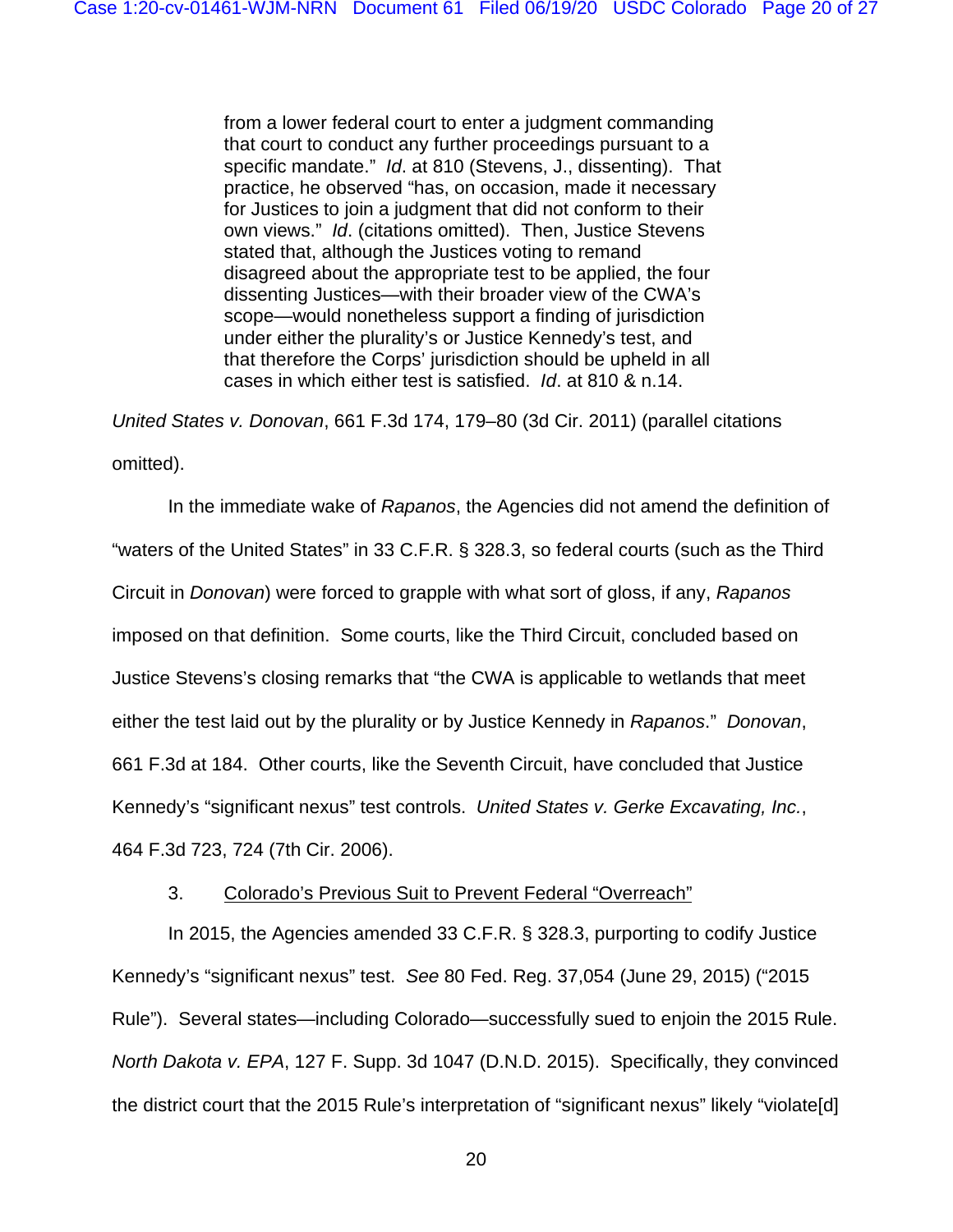the congressional grant of authority to the EPA" because it swept more broadly than Justice Kennedy would have allowed. *Id*. at 1056. In the *North Dakota* case, Colorado very much cared to ensure that the Agencies did not overstep their jurisdiction, regardless of the environmental benefits of broader regulation. (*See North Dakota et al. v. EPA et al.*, No. 3:15-cv-59 (D.N.D.), ECF No. 212 at 39 (filed June 1, 2018) ("Any implication that waters and lands falling outside federal CWA jurisdiction are somehow 'unregulated' and thus 'unprotected' must be rejected: what is at issue here are the limits of federal jurisdiction, not environmental protection. . . . Instead of Plaintiff States regulating the land and water within their borders to advance their own sovereign responsibilities to protect their resources and citizens, the [2015] Rule would have them defer to the federal government's vast regulatory overreach.").)

#### 4. The New Rule

Not long after taking office, President Trump directed the Agencies to rescind or revise the 2015 Rule, and to "consider interpreting the term 'navigable waters,' as defined in 33 U.S.C. 1362(7), in a manner consistent with the opinion of Justice Antonin Scalia in *Rapanos*." 82 Fed. Reg. 12497, 12497 (Feb. 28, 2017). In October 2019, after two district courts had invalidated the 2015 Rule following full merits briefing, $8$  the Agencies repealed the 2015 Rule and reinstated the rule in effect at the time of *Rapanos*, *i.e.*, what this Court has called the "Current Rule." 84 Fed. Reg. 56626 (Oct. 22, 2019). Challengers promptly sued, arguing that the Current Rule violates the CWA by protecting too little, *Murray et al. v. Wheeler et al.*, No. 19-cv-1498 (N.D.N.Y., filed Dec. 4, 2019), and too much*, see, e.g.*, *N.M. Cattle Growers' Ass'n v. EPA et al.*, No.

<span id="page-20-0"></span><sup>8</sup> *See Georgia v. Wheeler*, 418 F. Supp. 3d 1336 (S.D. Ga. 2019); *Texas v. EPA*, 389 F. Supp. 3d 497 (S.D. Tex. 2019).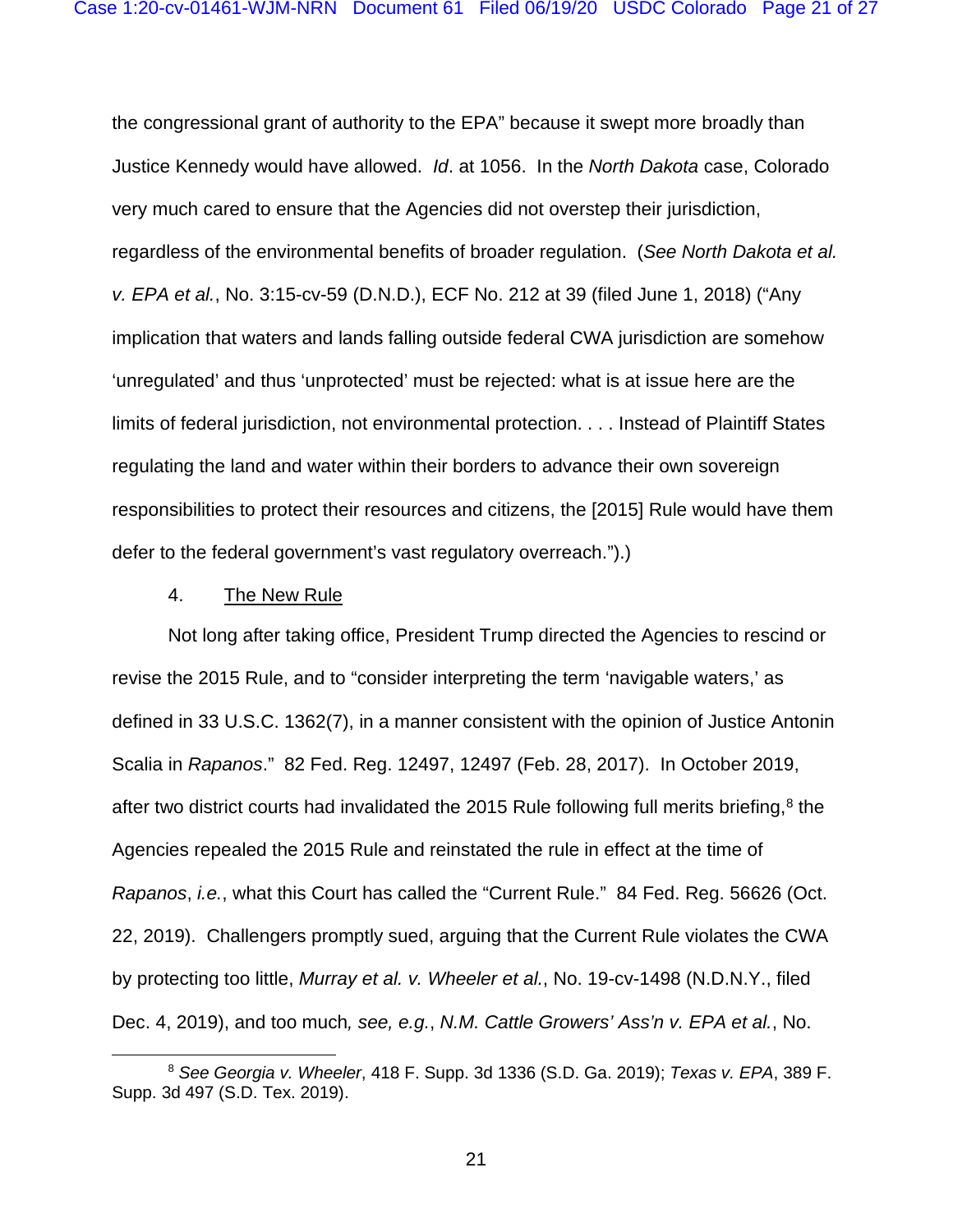19-cv-988 (D.N.M., filed Oct. 22, 2019).

In April 2020, the Agencies published the New Rule (formally, "The Navigable Waters Protection Rule"), to take effect June 22, 2020. 85 Fed. Reg. 22250 (Apr. 21, 2020). It makes numerous changes to the Current Rule, which the Court need not describe in detail. For present purposes, the Court notes that one of the explicit purposes of the New Rule is to establish "categorically jurisdictional and categorically excluded waters." *Id*. at 22270. Among the categorical exclusions are "[e]phemeral features, including ephemeral streams, swales, gullies, rills, and pools." *Id*. at 22340.

#### 5. Colorado's Current Challenge

Since the *North Dakota* case, Colorado has had a change of Attorney General administrations, and federal "overreach" is apparently now no longer such a great concern. Colorado now wants to force the federal government to remain in the role carved out for it in the Current Rule. Colorado's lead argument in this regard is that the New Rule is contrary to the CWA's purpose and legislative history because the New Rule—surprisingly—"conflicts with Congress' intent to create *a federal-state partnership* in which both the Agencies and the states would *work together* to protect the broadly defined 'waters of the United States.'" (ECF No. 24 at 13 (emphasis added).)

The Court frankly does not understand what sort of "federal-state partnership" Colorado envisions in the dredge-and-fill sphere. Colorado's unusual legislative policy is that dredge and fill is forbidden—without exception. But, as a practical matter, Colorado overlooks this policy and relies on a federal permit loophole, *see* Colo. Rev. Stat. § 25-8-501(1), because some wetlands are worth filling in pursuit of money or, more nobly, safety. In other words, Colorado "delegates" to the federal government the decision whether to issue a permit to do something that Colorado otherwise would not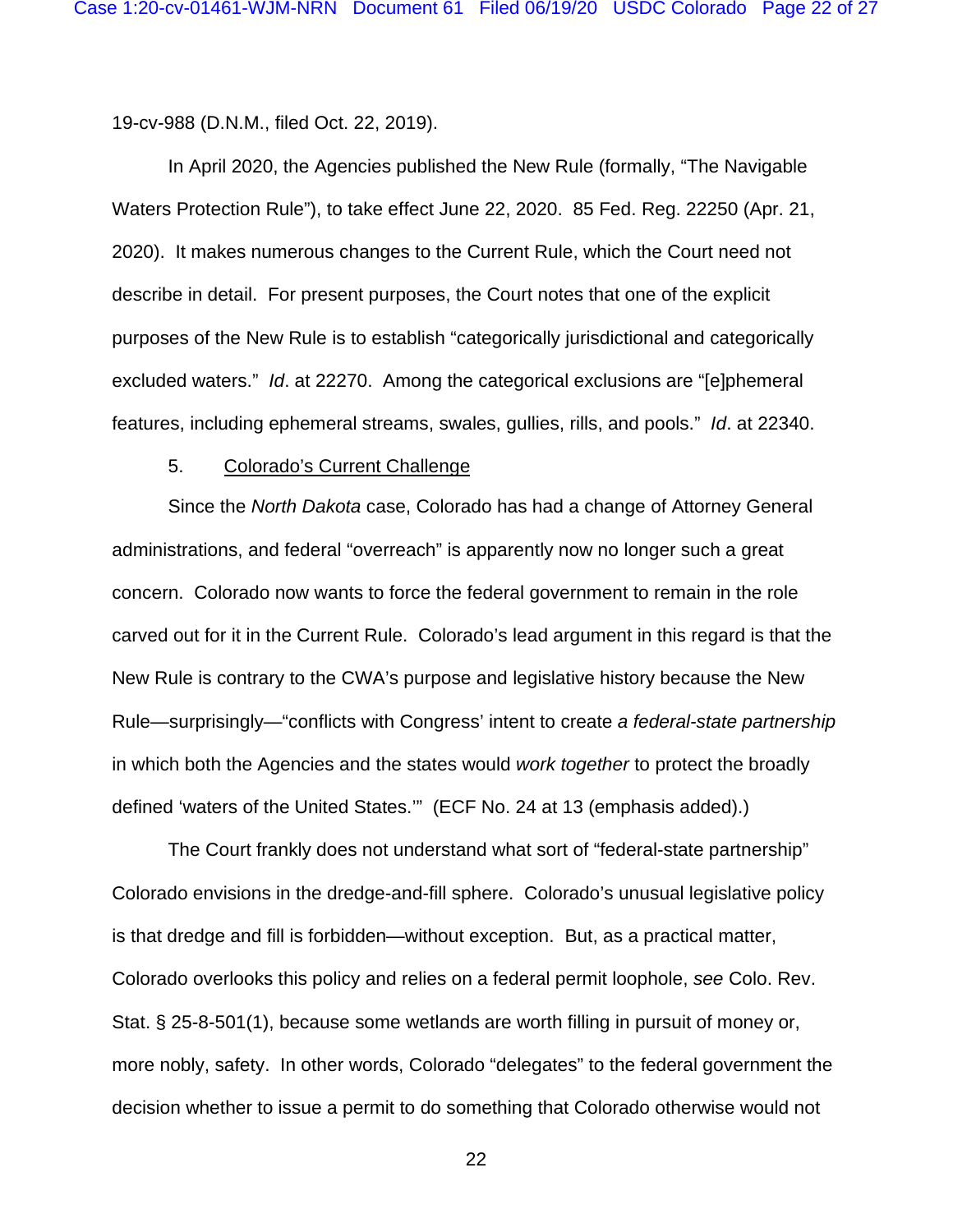allow, and Colorado reaps the benefits, at the expense of legislative policy. Colorado therefore has an unusual view of "work[ing] together to protect the broadly defined 'waters of the United States.'" (ECF No. 24 at 13.) *See also Rapanos*, 547 U.S. at 798 n.6 (2006) (Stevens, J., dissenting) ("Indeed, the Corps approves virtually all section 404 permits, though often requiring applicants to avoid or mitigate impacts to wetlands and other waters." (internal quotation marks omitted; alterations incorporated)).

As it turns out, however, the Court need not decide whether Colorado's (current) view about the purpose and history of the CWA wins the day. One of Colorado's alternate arguments has much more obvious merit, namely, that *Rapanos* already forecloses the approach taken in the New Rule.

It is notoriously difficult to understand what *Rapanos* is *for*, *see, e.g.*, *United States v. Johnson*, 467 F.3d 56, 60–66 (1st Cir. 2006), but it is much simpler to understand what *Rapanos* is *against*. Specifically, five justices rejected the Scalia plurality's categorical exclusion of "channels containing merely intermittent or ephemeral flow." 547 U.S. at 733–34 (plurality op.); *compare id*. at 768–70 (Kennedy, J., concurring in judgment) (finding the plurality's approach to "intermittent and ephemeral streams" to be "without support in the language and purposes of the [CWA]"); *id*. at 800–04 (Stevens, J., dissenting [joined by Souter, Ginsburg, and Breyer]) (rejecting plurality's categorical exclusion of intermittent or ephemeral stream beds). And more generally, five justices found the plurality opinion to be "inconsistent with the [CWA's] text, structure, and purpose." *Id*. at 776 (Kennedy, J., concurring in judgment); *see also id*. at 800 (Stevens, J., dissenting) ("[the plurality's] creative opinion is utterly unpersuasive"). The New Rule, however, is self-consciously intended to take the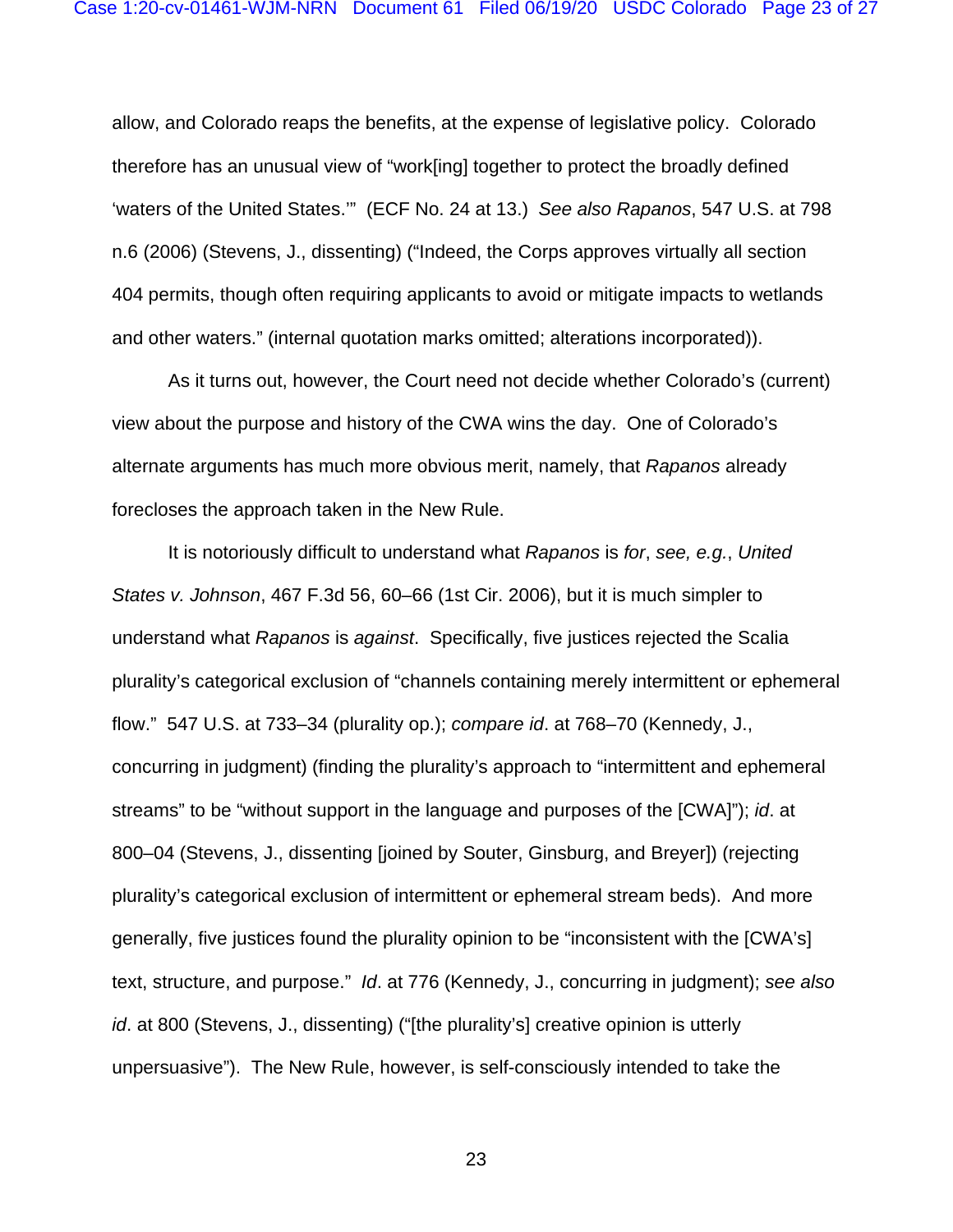plurality opinion (including its categorical exclusion of ephemeral watercourses), flesh out the details, and make it the new law of the land. *See* 85 Fed. Reg. at 22259–325. *Rapanos* forecloses this interpretation of the CWA. *See Vasquez v. Hillery*, 474 U.S. 254, 262 n.4 (1986) (agreement of five justices, even when not joining each other's opinions, "carr[ies] the force of law").[9](#page-23-0)

The Agencies emphasize Justice Kennedy's statement in *Rapanos* that, "[a]bsent more specific regulations, the Corps must establish a significant nexus on a case-bycase basis when seeking to regulate wetlands based on adjacency to nonnavigable tributaries, in order to avoid unreasonable applications of the [CWA]." 547 U.S. at 782. The Agencies apparently view the New Rule as providing the called-for "more specific regulations." (ECF No. 51 at 15.) Whether or not the New Rule is more specific than the Current Rule, or helps to avoid unreasonable applications of the CWA, Justice Kennedy and the dissenters already rejected the specific approach the Agencies adopted here.

The Agencies also emphasize *National Cable & Telecommunications Association v. Brand X Internet Services*, 545 U.S. 967 (2005) ("*Brand X*"). There, the Supreme Court held that "[a] court's prior judicial construction of a statute trumps an agency construction . . . only if the prior court decision holds that its construction follows from the unambiguous terms of the statute and thus leaves no room for agency discretion." *Id*. at 982. The Agencies argue that *Rapanos* was not this kind of prior court decision, so the Agencies were free to reinterpret "waters of the United States." (ECF No. 51 at

<span id="page-23-0"></span><sup>&</sup>lt;sup>9</sup> State of California views the reasoning here as a "suspect attempt to cobble together a holding from the [*Rapanos*] concurrence and the dissent." (ECF No. 60-1 at 11.) That decision appears unaware of *Vasquez v. Hillery*.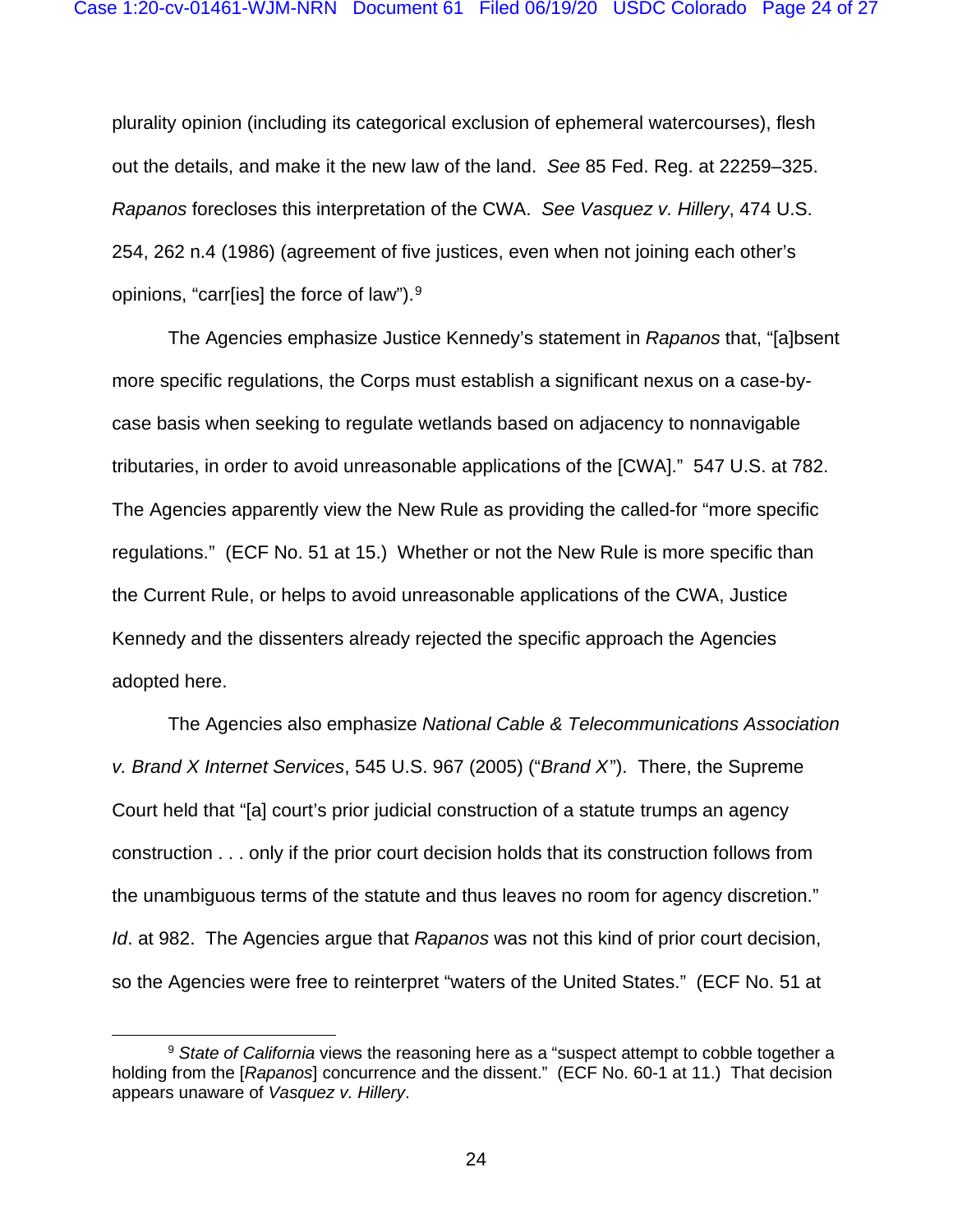14–15.) The Court agrees with the premise, but, under the circumstances, the conclusion does not follow.

Again, it is difficult to discern what *Rapanos* was *for*—no judicial construction of

the CWA offered in that case had the support of five justices. So the Agencies are

correct that *Rapanos* did not "hold[] that its construction [of the CWA] follows from the

unambiguous terms of the statute and thus leaves no room for agency discretion."

*Brand X*, 545 U.S. at 982. However, *Rapanos* is unambiguously *against* the

construction offered in the plurality opinion, on which the New Rule is modeled[.10](#page-24-0) So,

although nothing in *Rapanos* forecloses reinterpretation of "waters of the United States,"

that decision *does* foreclose the reinterpretation at issue here.[11](#page-24-1)

For at least these reasons, Colorado is likely to succeed in proving at least that

the New Rule is "not in accordance with law." 5 U.S.C. § 706(2)(A).

# **C. Balance of Harms & Public Interest**

In analyzing whether a preliminary injunction should issue against the

government, the final two elements of the preliminary injunction test are treated

<span id="page-24-0"></span><sup>10</sup> For this reason, the Court disagrees with *State of California*'s reasoning that *Brand X* leaves open the interpretation adopted in the New Rule. (*See* ECF No. 60-1 at 11.) *Brand X* was about affirmative statements of how a statute *must* be interpreted, not about *foreclosed* interpretations (when other interpretations might be available).

<span id="page-24-1"></span><sup>11</sup> The problem for the Agencies, unfortunately, is that *Rapanos* arguably forecloses *every* formulation of "waters of the United States" proposed in *Rapanos*, or proposed by the Agencies thus far. For example, eight justices rejected Justice Kennedy's case-by-case "significant nexus" approach. *See Rapanos*, 547 U.S. at 753–57 (plurality op.) (arguing that Justice Kennedy's approach has no basis in the CWA); *id*. at 797–98, 807–09 (Stevens, J., dissenting) (arguing that case-by-case determination is foreclosed by earlier Supreme Court decisions and that Justice Kennedy's approach is therefore both incorrect and unnecessarily inefficient). And the plurality and Justice Kennedy (totaling five justices) rejected the categorically broad approach espoused by the dissenters and the Agencies. *See id*. at 746–53 (plurality op.); *id*. at 778–82 (Kennedy, J., concurring in judgment). In short, the Agencies will get sued—such as by Colorado, twice now—regardless of what they try. (*See* Part [III.B.3,](#page-19-0) above.) But that is a problem for the Supreme Court to resolve. For present purposes, it remains unavoidable that five justices in *Rapanos* rejected the Agencies' current approach.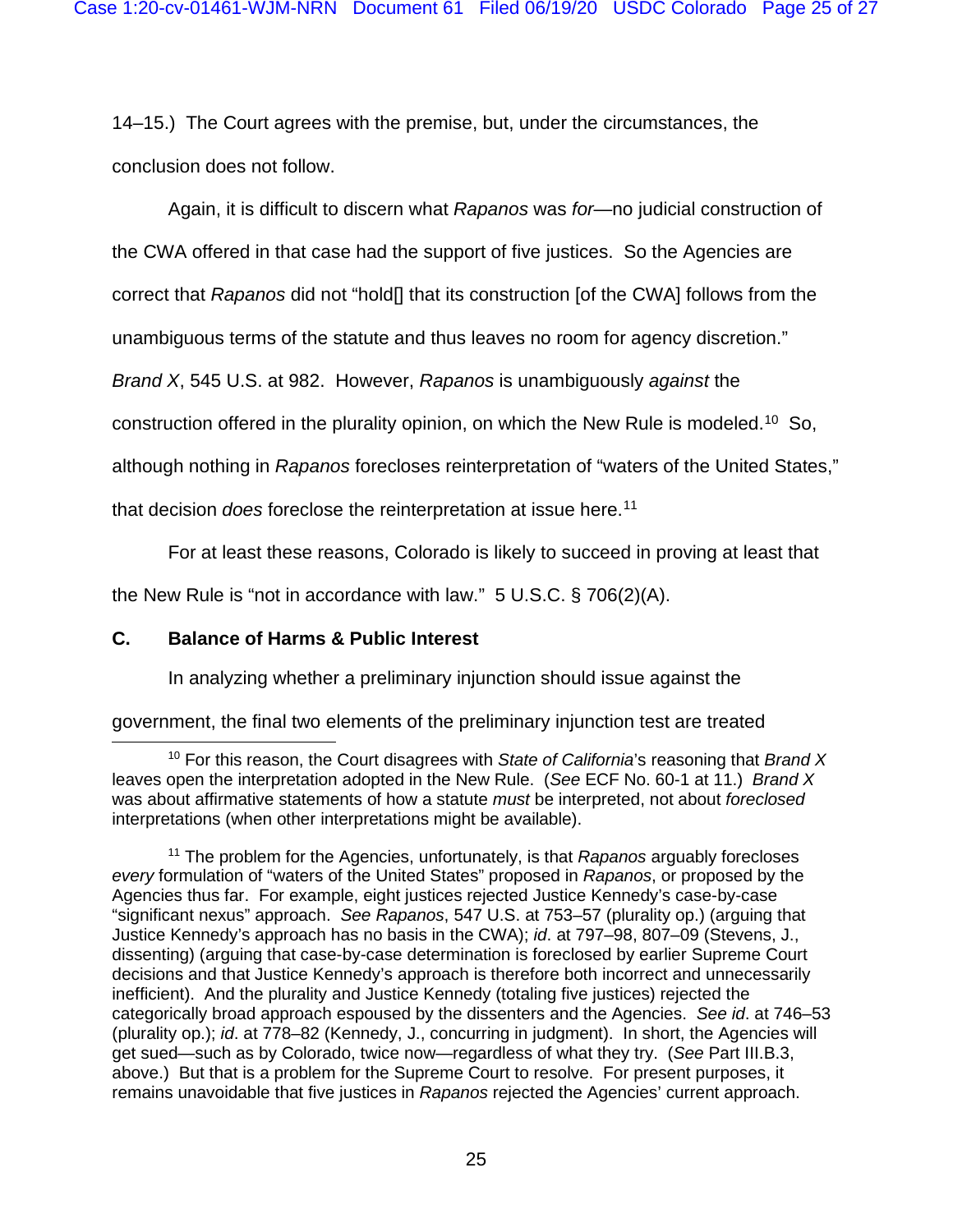together. *Nken v. Holder*, 556 U.S. 418, 435 (2009).

Colorado argues, "When a case is brought under an environmental statute, the courts place extraordinary weight on a general concern for the public interest." (ECF No. 24 at 23 (citing *Wilson v. Amoco Corp.*, 989 F. Supp. 1159, 1171 (D. Wyo. 1998)).) Colorado forgets that it wants this injunction, at least in part, so development can continue at the expense of the environment. Nonetheless, the Court agrees that the public interest would be better served by not allowing the New Rule to take effect at this time. If the Court were to decide otherwise, but then ultimately invalidate the New Rule (as appears probable on this record), it would likely create unnecessary confusion among the regulated community about what standard really applies. The Court finds it in the public interest, therefore, to maintain the *status quo*—what the regulated community is already accustomed to—pending resolution on the merits. *Cf*. *RoDa Drilling Co. v. Siegal*, 552 F.3d 1203, 1208 (10th Cir. 2009) ("the primary goal of a preliminary injunction is to preserve the pre-trial status quo").

The Agencies argue that any injunction must "address[] *only* the *specific* regulatory provisions purportedly creating imminent, irreparable harm." (ECF No. 51 at 30 (emphasis in original).) It appears, however, that the entire approach of the New Rule is contrary to *Rapanos*. Regardless, the Court finds it against the public interest to attempt to create a hybrid Current-New Rule, which would likely be even more confusing and unworkable than allowing the New Rule to take effect and later invalidating it. Rather, the Court will enjoin the Agencies to continue administering Section 404 in Colorado under the Current Rule.<sup>[12](#page-25-0)</sup>

<span id="page-25-0"></span><sup>12</sup> Colorado does not seek a nationwide injunction (*see* ECF No. 55 at 12), presumably because Colorado is downstream of no other state, so it is difficult for Colorado to argue that